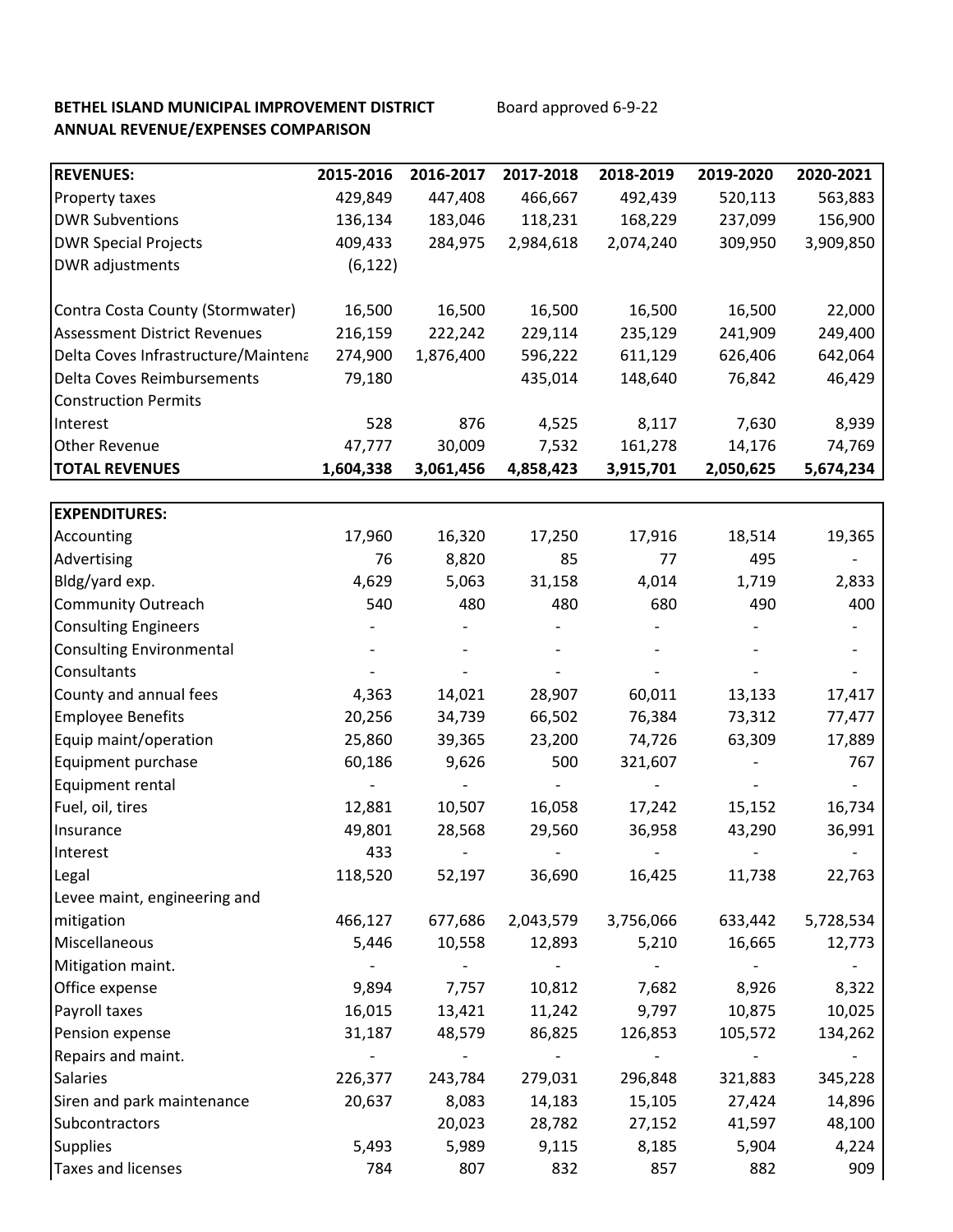| <b>TOTAL EXPENDITURES</b> | 1,141,607                | 1,360,818 | 2,796,143                | 4,946,783                | 1,466,989                | 6,667,643 |
|---------------------------|--------------------------|-----------|--------------------------|--------------------------|--------------------------|-----------|
| Capital outlays           |                          | 55.043    | $\overline{\phantom{a}}$ | $\overline{\phantom{a}}$ | $\overline{\phantom{0}}$ |           |
| Workers comp ins.         | 5.314                    | 7.818     | 8.748                    | 8.951                    | 11.875                   | 13,640    |
| Settlements/judgments     | $\overline{\phantom{0}}$ |           | ۰                        | $\overline{\phantom{0}}$ | $\overline{\phantom{a}}$ |           |
| <b>Utilities</b>          | 31,450                   | 33,019    | 29.993                   | 46.781                   | 29.811                   | 123,148   |
| Telephone                 | 7,378                    | 8.545     | 9,718                    | 11,256                   | 10,981                   | 10,946    |

| <b>EXCESS (DEFICIENCY) OF REVENUES</b> |         |           |           |             |           |            |
|----------------------------------------|---------|-----------|-----------|-------------|-----------|------------|
| <b>JOVER EXPENDITURES</b>              | 462.731 | 1,700,638 | 2.062.280 | (1,031,082) | 583,636   | (993, 409) |
| <b>INET CHANGE IN FUND BALANCE</b>     | 462,731 | 1,700,638 | 2,062,280 | (1,031,082) | 583,636   | (993, 409) |
| BEGINNING FUND BALANCE                 | 86.832  | 549.563   | 2,250,201 | 4,312,481   | 3,281,399 | 3,865,035  |
| <b>ENDING FUND BALANCE</b>             | 549,563 | 2,250,201 | 4,312,481 | 3,281,399   | 3,865,035 | 2,871,626  |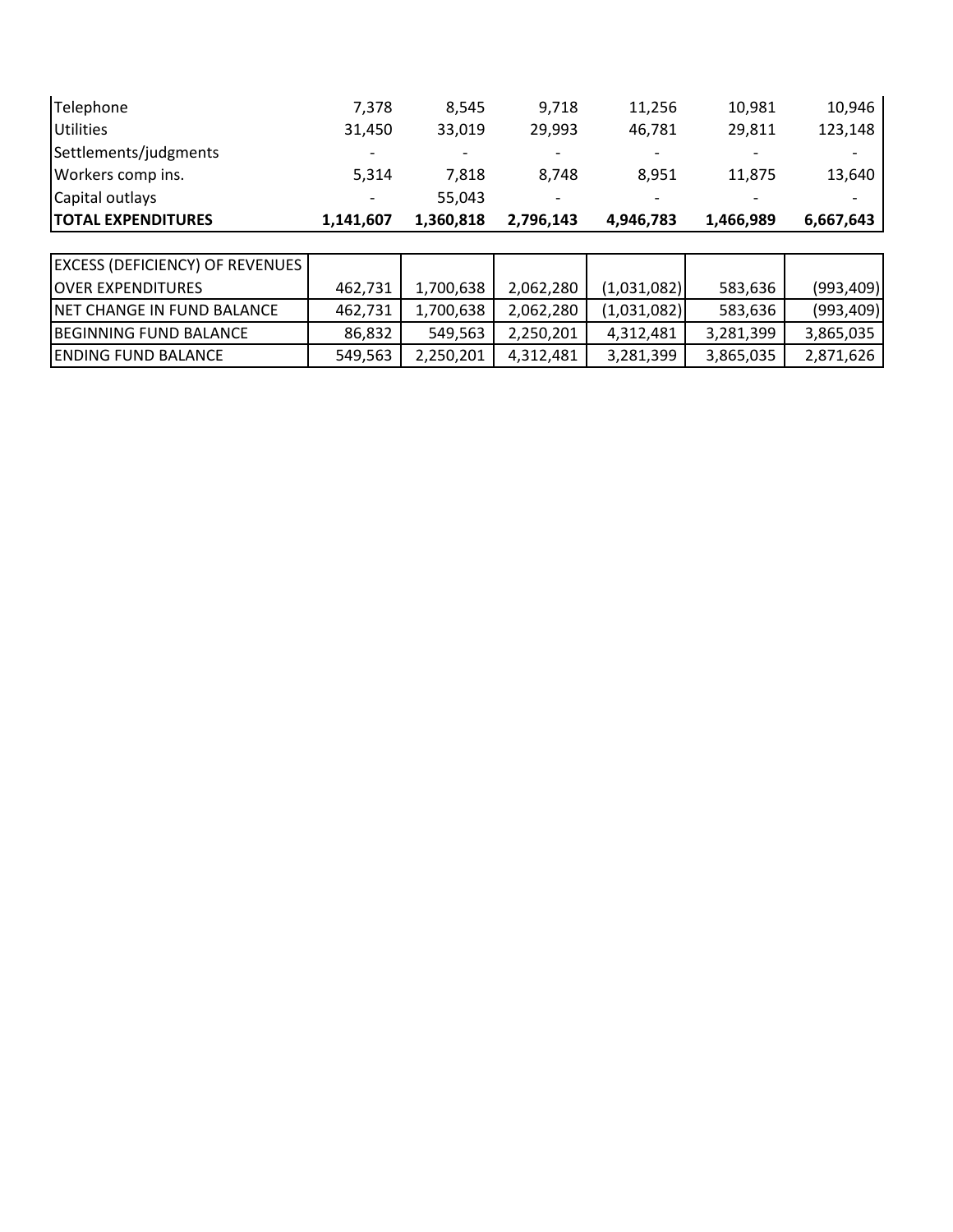## **BETHEL ISLAND MUNICIPAL IMPROVEMENT DISTRICT EXHIBIT 1 PROPOSED FY 2022-2023 GENERAL FUND BASELINE OPERATING BUDGET**

| <b>DRAFT</b> |                                             |           |           |           |           |           |           |
|--------------|---------------------------------------------|-----------|-----------|-----------|-----------|-----------|-----------|
| Detailed     |                                             | Final     | Final     | Adopted   | Adjusted  | Estimated | Proposed  |
| Attachment   |                                             | 2019-2020 | 2020-2021 | 2021-2022 | 2021-2022 | 2021-2022 | 2022-2023 |
|              | <b>REVENUES:</b>                            |           |           |           |           |           |           |
|              | <b>Property Taxes</b>                       | \$520,113 | \$563,883 | \$575,000 | \$633,784 | \$629,989 | \$667,000 |
|              | Land Lease                                  | \$0       | \$2,500   | \$2,500   | \$2,500   | \$2,500   | \$2,500   |
|              | Interest                                    | \$87      | \$343     | \$300     | \$400     | \$500     | \$40C     |
|              | Miscellaneous Income                        | \$8,514   | \$28,977  | \$1,080   | \$500     | \$700     | \$600     |
|              | <b>TOTAL GENERAL FUND REVENUES</b>          | \$528,714 | \$595,703 | \$578,880 | \$637,184 | \$633,689 | \$670,500 |
|              | <b>EXPENSES</b>                             |           |           |           |           |           |           |
|              | <b>Accounting Fees</b>                      | \$18,514  | \$19,365  | \$20,500  | \$20,500  | \$20,000  | \$21,500  |
|              | <b>Advertising/Legal Notices</b>            | \$495     | \$0       | \$250     | \$250     | \$250     | \$250     |
|              | Fees/Licenses/Permits                       | \$11,080  | \$10,809  | \$11,000  | \$11,000  | \$9,000   | \$11,000  |
|              | <b>Bldg and Yard Maintenance</b>            | \$1,719   | \$2,833   | \$3,000   | \$2,000   | \$3,850   | \$4,000   |
|              | <b>Community Outreach</b>                   | \$490     | \$400     | \$700     | \$700     | \$800     | \$600     |
|              | <b>Contingency Reserve</b>                  |           |           | \$5,000   | \$5,000   | \$0       | \$5,000   |
|              | <b>County Election Fees</b>                 |           |           |           |           |           | \$2,500   |
|              | Drainage and Pumps                          | \$150     | \$22,057  | \$1,000   | \$700     | \$3,192   | \$2,000   |
|              | Safety Equip/Uniforms                       | \$883     | \$1,331   | \$1,500   | \$1,200   | \$2,000   | \$2,000   |
|              | Engineers                                   | \$81,983  | \$87,262  | \$80,000  | \$90,000  | \$150,000 | \$120,000 |
|              | <b>Equipment Maintenance</b>                | \$56,579  | \$14,794  | \$25,000  | \$20,000  | \$17,000  | \$25,000  |
|              | Equipment/Asset Purchase                    | \$0       | \$767     | \$20,000  | \$20,000  | \$10,284  | \$180,000 |
|              | <b>Equipment Rental</b>                     | \$6,000   | \$3,050   | \$3,000   | \$3,000   | \$0       | \$2,000   |
|              | Fuel/Oil/Tires                              | \$15,152  | \$16,734  | \$20,000  | \$30,000  | \$28,000  | \$35,000  |
|              | Insurance                                   | \$43,290  | \$36,991  | \$40,000  | \$40,000  | \$39,000  | \$42,000  |
|              | Judgments/Settlements                       | \$0       | \$0       | \$500     | \$500     | \$0       | \$50C     |
|              | Lease/Purchase                              | \$5,507   | \$5,976   | \$6,000   | \$5,200   | \$5,000   | \$5,200   |
|              | Legal Fees                                  | \$8,213   | \$13,913  | \$30,000  | \$30,000  | \$15,000  | \$30,000  |
|              | Levee Material                              | \$41,004  | \$13,327  | \$41,000  | \$41,000  | \$2,666   | \$41,000  |
|              | Levee Trucking                              | \$51,088  | \$17,395  | \$51,000  | \$51,000  | \$3,480   | \$51,000  |
|              | Meals/Entertainment                         | \$931     | \$302     | \$500     | \$500     | \$550     | \$600     |
|              | Meetings/Seminars                           | \$0       | \$320     | \$400     | \$400     | \$0       | \$40C     |
|              | Mitigation Site Maint.                      | \$1,098   | \$80      | \$1,000   | \$1,000   | \$3,000   | \$1,500   |
|              | <b>Office Supplies</b>                      | \$5,474   | \$5,510   | \$4,500   | \$4,500   | \$4,850   | \$4,500   |
|              | Postage                                     | \$735     | \$412     | \$600     | \$600     | \$500     | \$600     |
|              | Seasonal/temp employees                     |           |           | \$21,500  | \$21,500  | \$0       | \$21,500  |
|              | Shop Tools & Equipment                      |           |           | \$1,000   | \$1,000   | \$0       | \$500     |
|              | <b>Siren Maintenance</b>                    | \$26,013  | \$13,400  | \$13,600  | \$13,800  | \$13,950  | \$14,500  |
|              | <b>Subcontractors: Consultants</b>          | \$25,889  | \$23,076  | \$25,000  | \$25,000  | \$22,000  | \$24,000  |
|              | Subvention Repairs and Maint. (Incidentals) | \$6,357   | \$1,666   | \$3,000   | \$2,000   | \$4,000   | \$3,000   |
|              | <b>Shop Supplies</b>                        | \$5,904   | \$4,224   | \$5,000   | \$5,000   | \$7,500   | \$7,500   |
|              | Taxes                                       | \$882     | \$909     | \$936     | \$936     | \$936     | \$964     |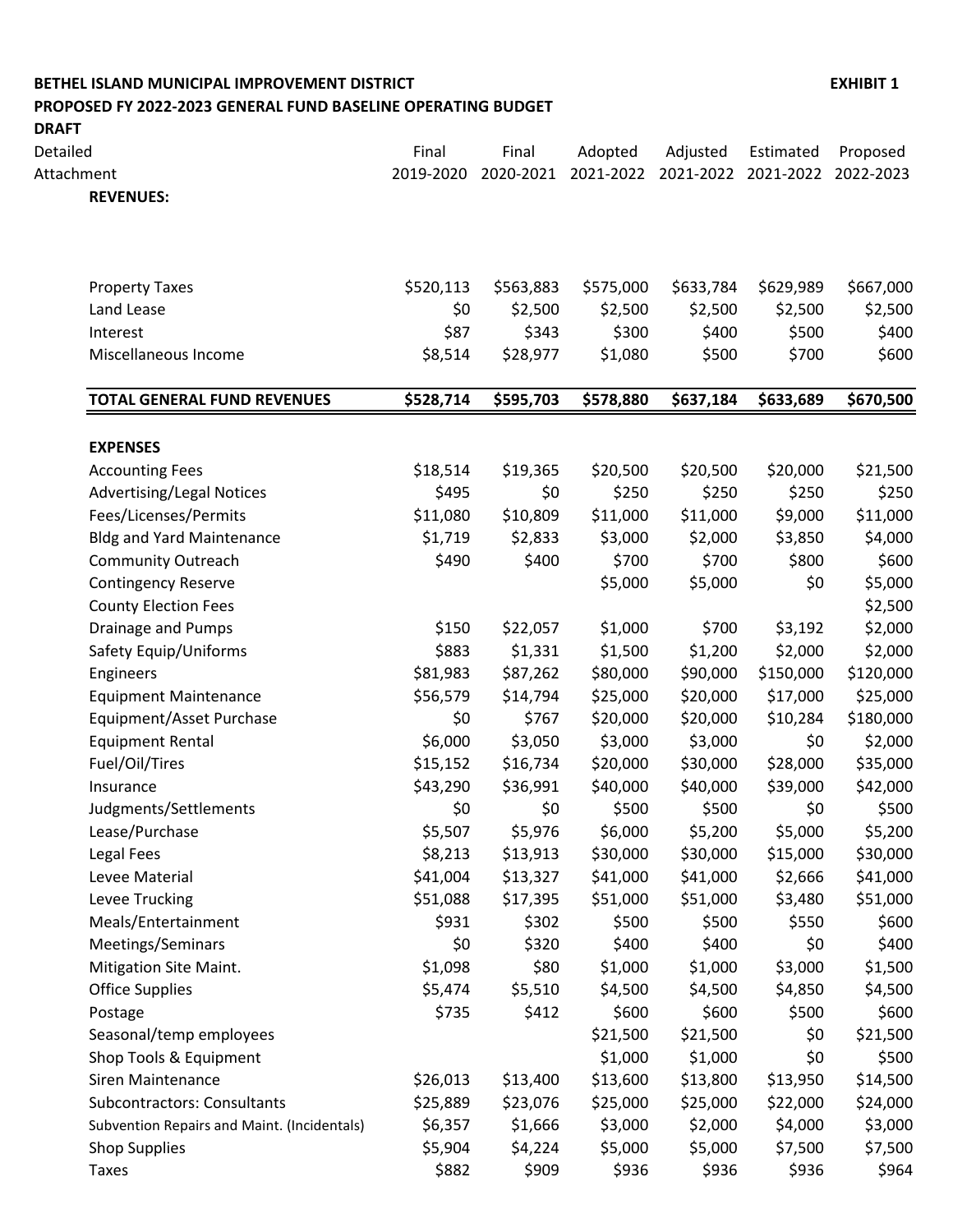## **BETHEL ISLAND MUNICIPAL IMPROVEMENT DISTRICT EXHIBIT 1 PROPOSED FY 2022-2023 GENERAL FUND BASELINE OPERATING BUDGET**

**DRAFT**

| Detailed   |                                            | Final       | Final       | Adopted                                                   | Adjusted    | Estimated   | Proposed    |
|------------|--------------------------------------------|-------------|-------------|-----------------------------------------------------------|-------------|-------------|-------------|
| Attachment |                                            | 2019-2020   | 2020-2021   | 2021-2022                                                 | 2021-2022   | 2021-2022   | 2022-2023   |
|            | Telephone                                  | \$10,981    | \$10,946    | \$12,000                                                  | \$13,000    | \$12,200    | \$12,000    |
|            | Travel                                     | \$4,570     | \$3,621     | \$4,500                                                   | \$4,500     | \$3,610     | \$4,000     |
|            | 1 Utilities                                | \$24,262    | \$28,002    | \$30,000                                                  | \$30,000    | \$38,450    | \$32,000    |
|            | 2 Payroll and Employee Benefits            | \$522,544   | \$579,302   | \$599,772                                                 | \$602,926   | \$580,000   | \$632,875   |
|            | <b>TOTAL GENERAL FUND EXPENSES</b>         | \$977,787   |             | \$938,774 \$1,082,758 \$1,098,712 \$1,001,068 \$1,340,989 |             |             |             |
|            | REVENUE BALANCE OVER (under) EXPENSES      | $-$449,073$ | $-$343,071$ | $-$503,878$                                               | $-5461,528$ | $-$367,379$ | $-$670,489$ |
|            |                                            |             |             |                                                           |             |             |             |
|            | <b>OTHER FINANCING SOURCES</b>             |             |             |                                                           |             |             |             |
|            | 3 Reimbursement from Stormwater Fund       | \$16,500    | \$22,000    | \$22,000                                                  | \$22,000    | \$22,000    | \$22,000    |
|            | 4 Reimbursement from Subventions Fund      | \$237,099   | \$244,259   | \$175,000                                                 | \$155,000   | \$155,000   | \$175,000   |
|            | 5 Transfer from Park Fund (for employee ex | \$0         | \$0         | \$0                                                       | \$0         | \$0         | \$0         |
|            | 6 AD Enhanced Levee, Drainage Maint.       | \$62,498    | \$64,446    | \$66,761                                                  | \$66,399    | \$66,399    | \$67,694    |
|            | 7 AD Administrative Support                | \$40,864    | \$42,138    | \$43,651                                                  | \$43,415    | \$43,415    | \$44,261    |
|            | Reimb from DCV Annual Levy Revenues (E:    | \$209,535   | \$192,065   | \$196,712                                                 | \$196,712   | \$196,712   | \$215,777   |
|            | <b>Total Other Financing Sources (ADD)</b> | \$566,496   | \$564,908   | \$504,124                                                 | \$483,526   | \$483,526   | \$524,732   |
|            | <b>NET CHANGE IN FUND BALANCE</b>          | \$117,423   | \$221,837   | \$246                                                     | \$21,998    | \$116,147   | $-$145,757$ |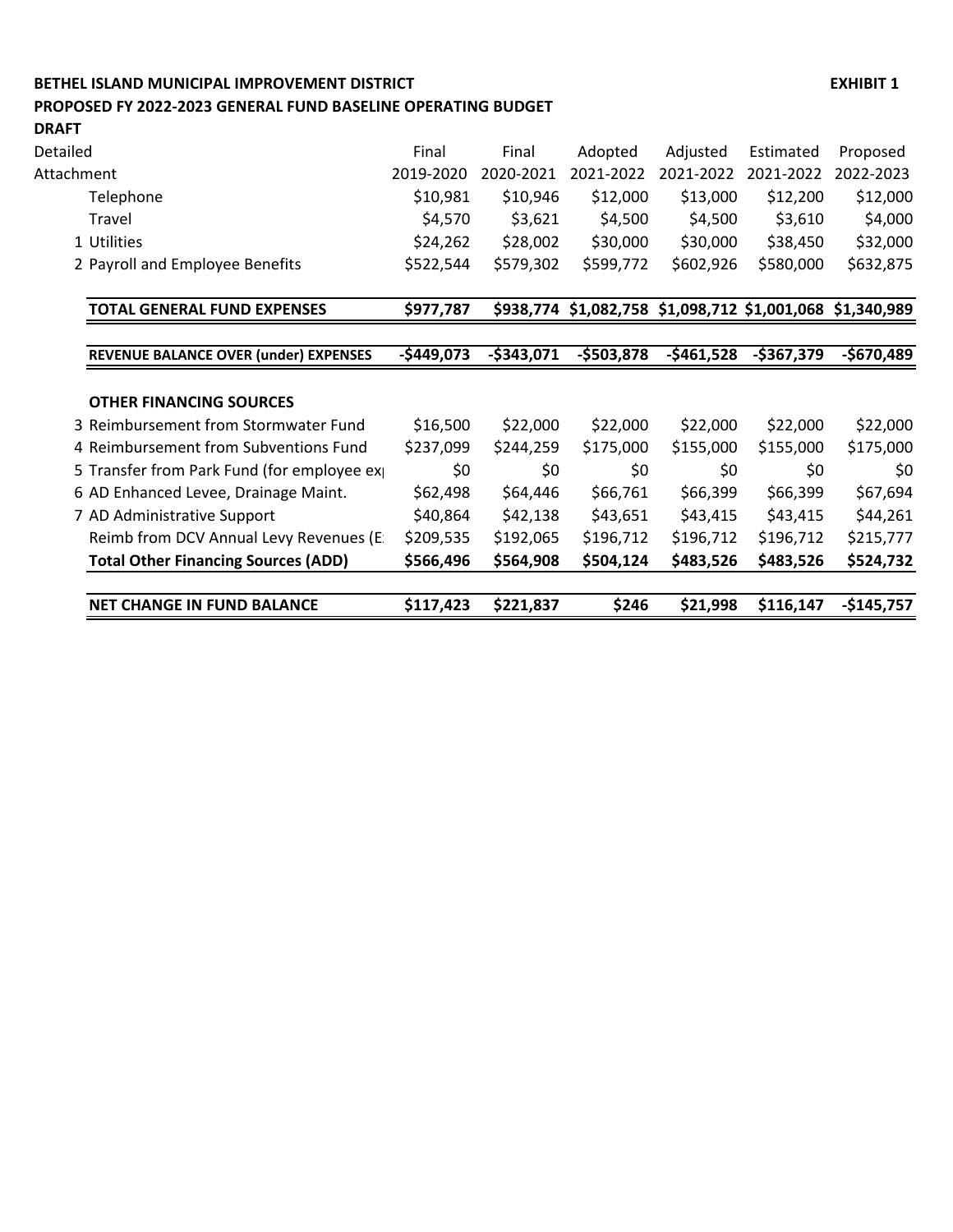## **BETHEL ISLAND MUNICIPAL IMPROVEMENT DISTRICT EXHIBIT 2 CAPITAL IMPROVEMENT PROJECTS AND SPECIAL PROJECTS PROPOSED 2022 - 2023**

|                                                         |                      |                     |                   |                   |             |                     |                              | <b>DWR-</b>      |             |                  |                      |
|---------------------------------------------------------|----------------------|---------------------|-------------------|-------------------|-------------|---------------------|------------------------------|------------------|-------------|------------------|----------------------|
|                                                         |                      | <b>NW</b>           |                   |                   |             |                     | <b>DWR-New DWR-Replacing</b> | <b>Emergency</b> | Park        | <b>DWR-Levee</b> |                      |
|                                                         | <b>HSB Habitat O</b> | Levee/Stone         |                   | <b>NW Levee</b>   |             | <b>Pump Station</b> | <b>Culvert</b>               | Response         | Improvement | Improvement      | <b>Total Capital</b> |
|                                                         | & M                  | <b>Road Seepage</b> |                   | Habitat O & M     | <b>IRWM</b> | (approval           | (approval                    | (approval        | (approval   | (approval        | Improvement          |
|                                                         | <b>Monitoring</b>    | Project             | <b>FEMA Grant</b> | <b>Monitoring</b> | Stormwater  | pending)            | pending)                     | pending)         | pending)    | pending)         | <b>Projects</b>      |
| <b>FUNDING SOURCE</b>                                   | 94% reimb.           | 93% reimb.          | 75% reimb.        | 100% reimb.       | 100% reimb. | 75% reimb.          | 75% reimb.                   | 100% reimb.      | 75% reimb.  | 90% reimb.       |                      |
| Department of Water Resources (DWR Cost Share)          | \$66,666             | \$1,023,000         | \$150,000         | \$100,000         | \$10,000    | \$75,000            | \$37,500                     | \$150,000        | \$75,000    | \$300,000        | \$1,987,166          |
| General Fund (BIMID Cost Share)                         | \$4,000              | \$77,000            | \$50,000          | \$0               | \$0         | \$25,000            | \$12,500                     | \$0              | \$25,000    | \$30,000         | \$223,500            |
| <b>TOTAL FUNDING</b>                                    | \$70,666             | \$1,100,000         | \$200,000         | \$100,000         | \$10,000    | \$100,000           | \$50,000                     | \$150,000        | \$100,000   | \$330,000        | \$2,210,666          |
| <b>EXPENSES</b>                                         |                      |                     |                   |                   |             |                     |                              |                  |             |                  |                      |
| Professional and Specialized Services                   | \$5,666              | \$30,000            | \$10,000          | \$5,000           | \$9,000     | \$20,000            | \$12,000                     | \$45,000         | \$5,000     | \$80,000         | \$221,666            |
| Engineers (SOW, planning and design)                    | \$5,000              | \$30,000            | \$10,000          | \$5,000           |             | \$40,000            | \$15,000                     | \$40,000         | \$10,000    | \$90,000         | \$245,000            |
| Engineers (Implementation)                              | \$8,000              | \$30,000            | \$15,000          | \$5,000           |             | \$20,000            | \$12,000                     | \$10,000         | \$10,000    | \$90,000         | \$200,000            |
| <b>Labor Compliance Monitoring</b>                      |                      | \$5,000             | \$2,000           |                   |             | \$2,000             | \$1,000                      | \$5,000          | \$2,000     | \$10,000         | \$27,000             |
| Subcontractors (construction svcs)                      |                      | \$860,000           | \$153,000         |                   |             |                     |                              | \$10,000         | \$63,000    |                  | \$1,086,000          |
| Consultants                                             | \$40,000             | \$45,000            |                   | \$75,000          |             |                     |                              | \$20,000         |             | \$30,000         | \$210,000            |
| <b>Sub Total Professional and Specialized Services</b>  | \$58,666             | \$1,000,000         | \$190,000         | \$90,000          | \$9,000     | \$82,000            | \$40,000                     | \$130,000        | \$90,000    | \$300,000        | \$1,338,666          |
| <b>Other Expenses</b>                                   | \$5,000              | \$10,000            | \$5,000           | \$5,000           |             | \$10,000            | \$5,000                      | \$10,000         | \$5,000     | \$10,000         | \$65,000             |
| Contingencies                                           | \$7,000              | \$100,000           | \$5,000           | \$5,000           | \$1,000     | \$8,000             | \$5,000                      | \$10,000         | \$5,000     | \$20,000         | \$166,000            |
| <b>Sub Total Other Expenses</b>                         | \$12,000             | \$110,000           | \$10,000          | \$10,000          | \$1,000     | \$18,000            | \$10,000                     | \$20,000         | \$10,000    | \$30,000         | \$231,000            |
| <b>TOTAL EXPENSES</b>                                   | \$70,666             | \$1,110,000         | \$200,000         | \$100,000         | \$10,000    | \$100,000           | \$50,000                     | \$150,000        | \$100,000   | \$330,000        | \$2,220,666          |
|                                                         |                      |                     |                   |                   |             |                     |                              |                  |             |                  |                      |
| <b>GENERAL FUND NET CONTRIBUTION</b>                    | \$4,000              | \$77,000            | \$50,000          | \$0               | \$0         | \$25,000            | \$12,500                     | \$0              | \$25,000    | \$30,000         | \$223,500            |
| 2022-2023 Critical Upgrades Assessment District Revenue |                      |                     |                   |                   |             |                     |                              |                  |             |                  | \$148,405            |
| $(57\% \text{ of } $262.060)$                           |                      |                     |                   |                   |             |                     |                              |                  |             |                  |                      |

**To be paid with General Funds until future AD Revenues are received \$75,095**

(57% of \$262,060)

**Major Projects**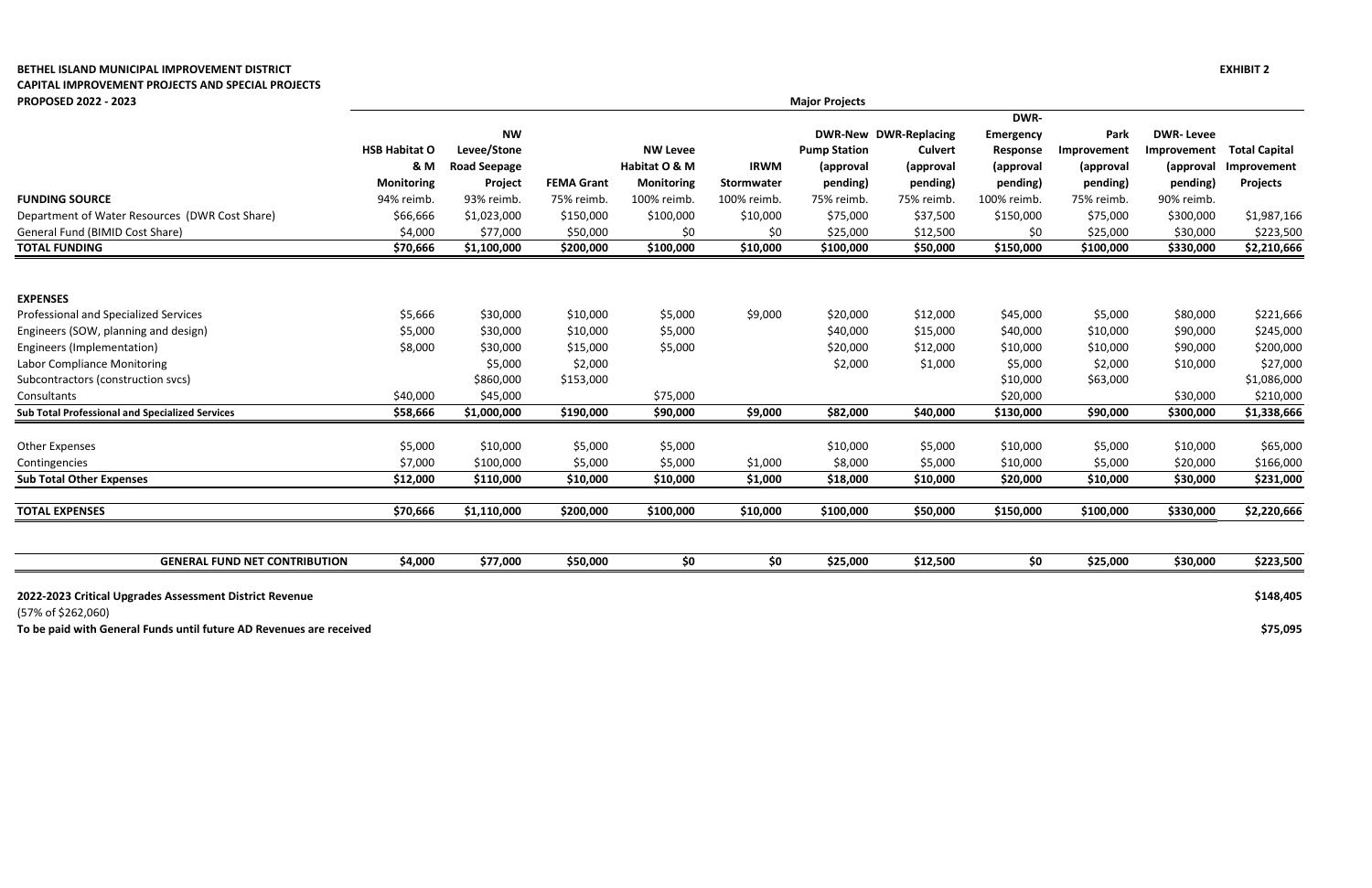## **BETHEL ISLAND MUNICIPAL IMPROVEMENT DISTRICT EXHIBIT 3 GENERAL FUND CASH FLOW**

|                                                                                                                 | <b>Total Available</b> |
|-----------------------------------------------------------------------------------------------------------------|------------------------|
| Available Cash as of 7/1/21                                                                                     | \$421,844              |
| \$633,689<br>2021-2022 Revenues (Estimated)                                                                     |                        |
| $-$1,001,068$<br>2021-2022 Expenses (Estimated)                                                                 |                        |
| \$483,526<br>2021-2022 Other Financing Sources (ADD)                                                            |                        |
| \$116,147<br>Net change in Fund Balance                                                                         | \$116,147              |
| Available Cash as of 6/30/22 (Estimated)                                                                        | \$537,991              |
| \$670,500<br>2022-2023 Revenues (Proposed)                                                                      |                        |
| $-$1,340,989$<br>2022-2023 Expenses (Proposed)                                                                  |                        |
| \$524,732<br>2022-2023 Other Financing Sources (ADD)                                                            |                        |
| $-$145,757$<br>Net change in Fund Balance                                                                       | $-$145,757$            |
| Available Cash as of 6/30/23 (Proposed)                                                                         | \$392,234              |
| <b>Capital Improvement Projects and Special Projects</b><br>General Fund Contribution for 2022-2023 (estimated) | \$75,095               |

| Net General Fund Balance (Deficit) | 130 |
|------------------------------------|-----|
|------------------------------------|-----|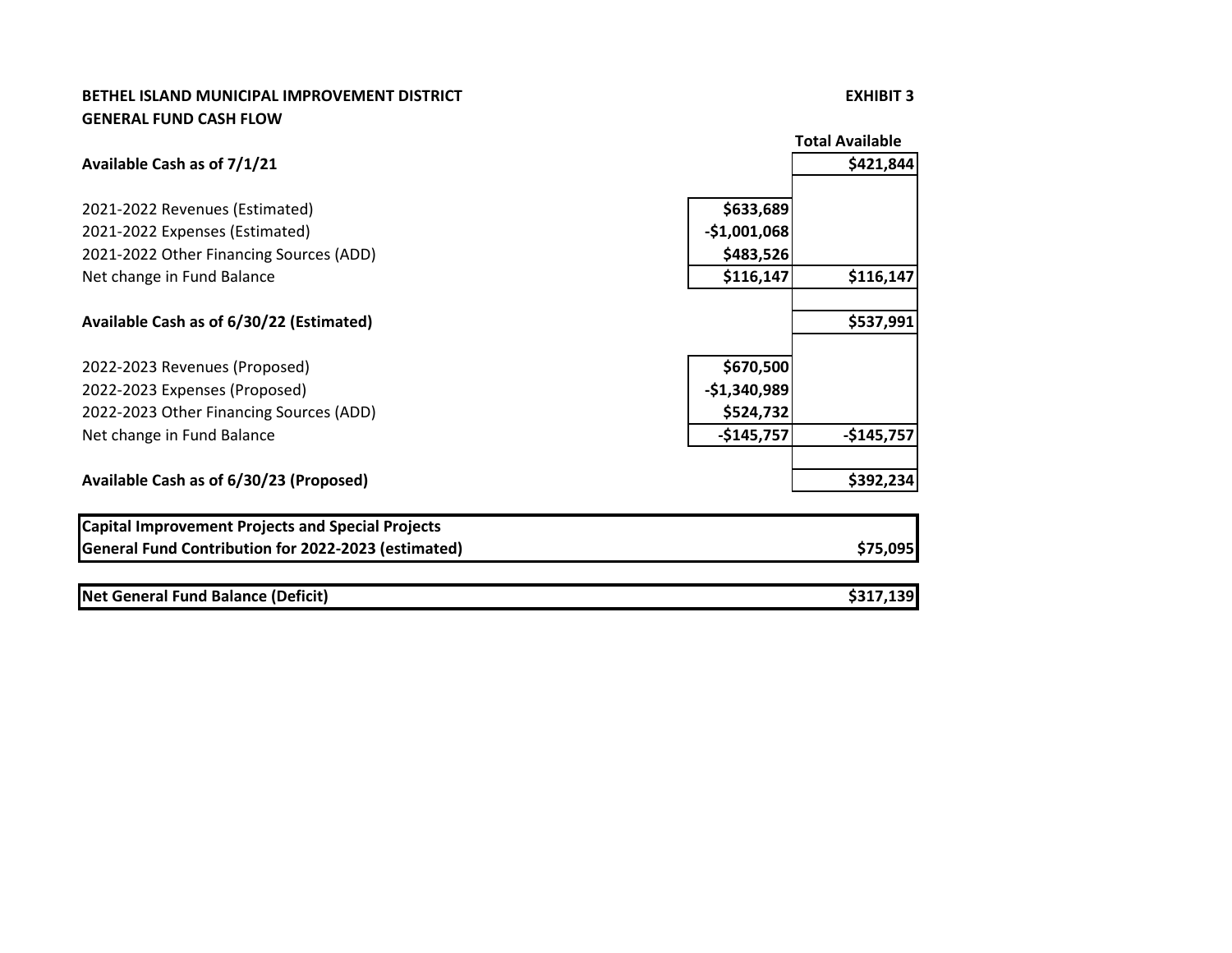## **BETHEL ISLAND MUNICIPAL IMPROVEMENT DISTRICT EXHIBIT 3 ASSESSMENT DISTRICT - CRITICAL UPGRADES ATTACHMENT 1**

|          |                                                                                      |            | <b>Total Available</b> |
|----------|--------------------------------------------------------------------------------------|------------|------------------------|
|          | Available Cash as of 7/1/15                                                          |            | \$0                    |
| Date     |                                                                                      |            |                        |
| 12/23/15 | Deposit (57% of \$118, 117.70)                                                       | \$67,327   |                        |
| 12/31/15 | Reimb. Gen. Fund for a portion of AD Setup costs                                     | $-$60,000$ |                        |
| 4/19/16  | Deposit (57% of \$85,903.79)                                                         | \$48,965   |                        |
| 4/19/16  | Reimb. Gen. Fund for remainder of AD Setup costs                                     | $-58,050$  |                        |
| 4/19/16  | Reimb. Gen. Fund for CDBG Cost Share                                                 | $-59,998$  |                        |
| 4/19/16  | Reimb. Gen. Fund for BI-12-1.2 Cost Share (FY15-16)                                  | $-$10,624$ |                        |
| 4/19/16  | Reimb. Gen. Fund for BI-15-1.0 Cost Share (FY15-16) (Inv. 1 - 6)                     | $-58,830$  |                        |
| 4/19/16  | Reimb. Gen. Fund for SCI Levy Submittal & Admin Costs (FY15-16)                      | $-59,657$  |                        |
| 5/18/16  | Reimb. Gen. Fund for Maze & Assoc (AD balloting processing)                          | $-52,300$  |                        |
| 6/30/16  | Deposit (57% of \$10,737.97)                                                         | \$6,121    |                        |
|          | Interest (Dec 15 - June 16)                                                          | \$3        |                        |
|          | Net change in Fund Balance                                                           | \$12,957   | \$12,957               |
|          |                                                                                      |            |                        |
|          | Available Cash as of 6/30/16                                                         |            | \$12,957               |
| 7/13/16  | Reimb. Gen. Fund for BI-15-1.0 Cost Share (FY15-16) (Inv. 7 - 9)                     | $-54,223$  |                        |
| 10/13/16 | Reimb. Gen. Fund for SCI Levy Administration (FY16-17)                               | $-53,965$  |                        |
| 12/23/16 | Deposit (57% of \$121,389.39)                                                        | \$69,192   |                        |
| 12/23/16 | Reimb. Gen. Fund for BI-15-1.0 Cost Share (FY16-17) (Inv. 10-15)                     | $-56,756$  |                        |
| 12/23/16 | Reimb. Gen. Fund for Engineering for new DWR PSP (4/16 - 10/16)                      | $-521,146$ |                        |
| 12/23/16 | Reimb. Gen. Fund for BI-15-1.0 Retention (FY15-16 and FY16-17) (Inv. 1 - 15)         | $-$31,034$ |                        |
| 2/9/17   | Reimb. Gen Fund for SCI Levy Administration (FY16-17)                                | $-53,250$  |                        |
| 4/21/17  | Deposit (57% of \$88,283.19)                                                         | \$50,321   |                        |
| 4/26/17  | Reimb. Gen. Fund for BI-15-1.0 Cost Share and Retention (Inv. 16 - 19)               | $-$10,151$ |                        |
| 6/30/17  | Deposit (57% of \$11,035.40)                                                         | \$6,290    |                        |
| 6/30/17  | Reimb. Gen. Fund for BI-15-1.0 Cost Share and Retention (Inv. 20 - 22)               | $-$19,214$ |                        |
|          | Interest (July 16 - June 17)                                                         | \$11       |                        |
|          | Net change in Fund Balance                                                           | \$26,075   | \$26,075               |
|          | Available Cash as of 6/30/17                                                         |            | \$39,032               |
|          |                                                                                      |            |                        |
|          | 9/5/17 Reimb. Gen. Fund for BI-15-1.0 Cost Share and Retention (Inv. 22 - 24)        | $-$19,826$ |                        |
|          | 11/3/17 Reimb. Gen Fund for SCI Levy Administration (FY17-18)                        | $-52,877$  |                        |
|          | 12/22/17 Deposit (57% of \$125,168.95)                                               | \$71,346   |                        |
|          | 2/5/18 Reimb. Gen Fund for SCI Levy Administration (FY17-18)                         | $-52,750$  |                        |
|          | 2/5/18 Deposit (57% of \$18,206.39)                                                  | \$10,378   |                        |
|          | 2/7/18 Reimb. Gen. Fund (partial) for BI-15-1.0 Cost Share and Retention (Inv. 25-29 | $-$90,000$ |                        |
|          | 4/19/18 Deposit (57% of \$72,825.57)                                                 | \$41,511   |                        |
|          | 6/29/18 Deposit (57% of \$11,379.00)                                                 | \$6,486    |                        |
|          | Interest (July 17 - June 18)                                                         | \$21       |                        |
|          | Net change in Fund Balance                                                           | \$14,289   | \$14,289               |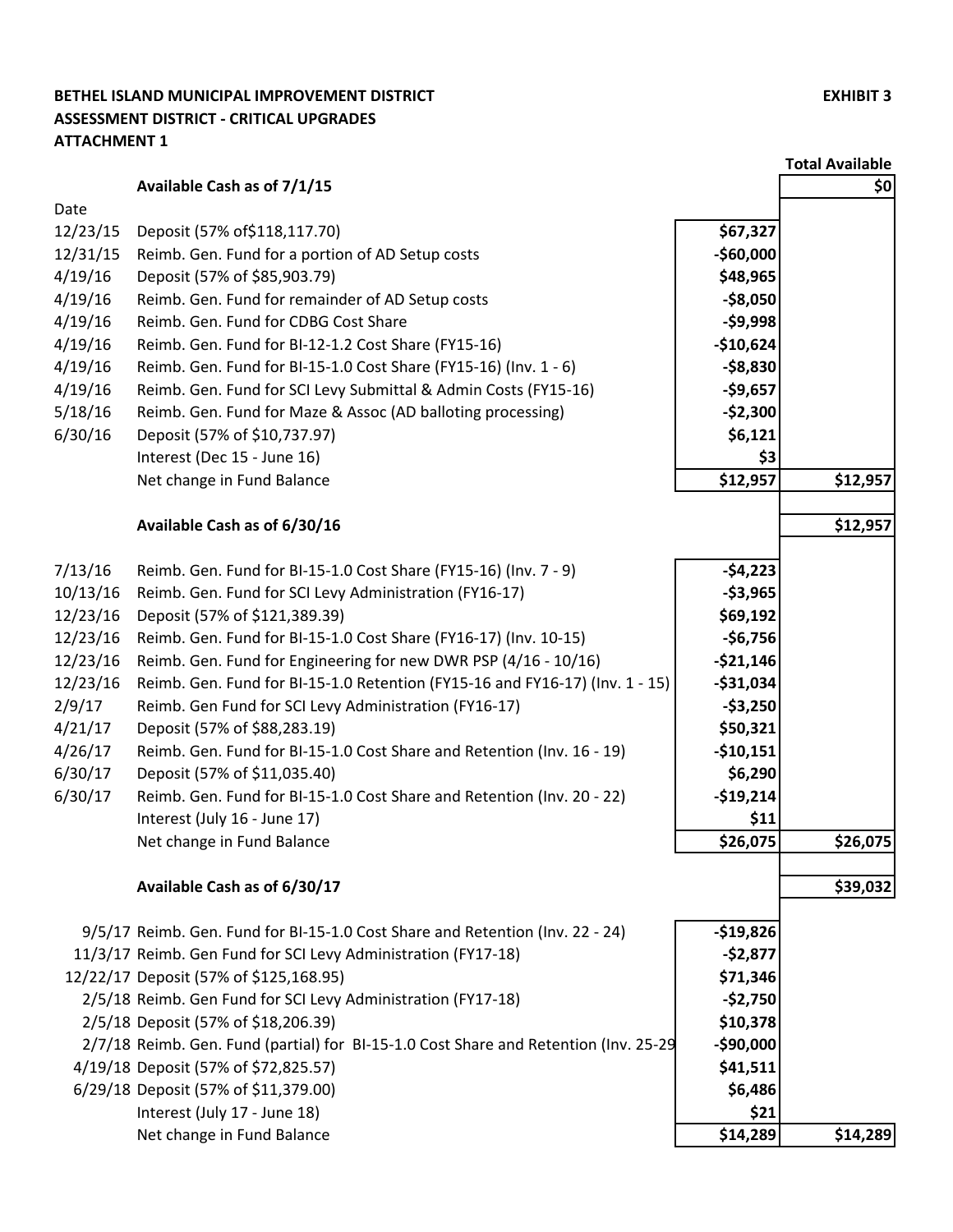|                                        | Available Cash as of 6/30/18                                                         |             | \$53,321  |
|----------------------------------------|--------------------------------------------------------------------------------------|-------------|-----------|
|                                        | 8/9/2018 Reimb. Gen Fund for BI-15-1.0 Cost Share and Retention (Inv. 30 - 35)       | $-$16,498$  |           |
|                                        | 8/9/2018 Reimb. Gen Fund for BI-17-1.0 Cost Share and Retention (Inv. 1 - 3)         | $-$30,699$  |           |
| 12/20/18 Deposit (57% of \$128,478.53) |                                                                                      | \$73,233    |           |
|                                        | 1/30/19 Reimb. Gen Fund for SCI Levy Administration (FY18-19)                        | $-52,881$   |           |
|                                        | 1/30/19 Reimb. Gen Fund for BI-15-1.0 Cost Share (Inv. 36 - 38, 40 - 47)             | $-$69,383$  |           |
| 4/22/19 Deposit (57% of \$93,438.93)   |                                                                                      | \$53,260    |           |
|                                        | 6/6/19 Reimb. Gen Fund for SCI Levy Administration (FY18-19)                         | $-52,750$   |           |
|                                        | 6/6/19 Reimb. Gen Fund for BI-17-1.0 Cost Share and Retention (Inv. 4 - 6 minus adju | $-$17,728$  |           |
| 6/30/19 Deposit (57% of \$11,679.86)   |                                                                                      | \$6,658     |           |
|                                        | Interest (July 18 - June 19)                                                         | \$19        |           |
|                                        | Net change in Fund Balance                                                           | $-56,769$   | $-56,769$ |
|                                        | Available Cash as of 6/30/19                                                         |             | \$46,552  |
|                                        |                                                                                      |             |           |
|                                        | 10/10/19 Reimb. Gen Fund for BI-17-1.0 Cost Share and Retention (Inv. 7 - 16)        | $-542,214$  |           |
| 12/20/19 Deposit (57% of \$132,208.28) |                                                                                      | \$75,359    |           |
|                                        | 3/3/20 Reimb. Gen Fund for SCI Levy Administration (FY19-20)                         | $-55,791$   |           |
|                                        | 3/3/20 Reimb. Gen Fund for BI-17-1.0 Cost Share and Retention (Inv. 17 - 22)         | $-$16,608$  |           |
|                                        | 3/3/20 Reimb. Gen Fund for BI-15-1.0 Cost Share (Inv. 48 - 52)                       | $-$50,192$  |           |
| 4/24/20 Deposit (57% of \$96,151.46)   |                                                                                      | \$54,806    |           |
| 5/22/20 Return BI-15-1.0 Retention     |                                                                                      | \$106,253   |           |
|                                        | 6/5/20 Reimb. Gen Fund for BI-15-1.0 Cost Share (Inv. 39, 53 - 60)                   | $-$96,481$  |           |
|                                        | 6/5/20 Reimb. Gen Fund for BI-17-1.0 Cost Share and Retention (Inv. 23 - 25)         | $-$14,002$  |           |
|                                        | 6/5/20 Reimb. Gen Fund for IRWM Prop 1 Implementation                                | $-54,188$   |           |
| 6/30/20 Deposit (57% of \$12,018.94)   |                                                                                      | \$6,851     |           |
|                                        | Interest (July 19 - June 20)                                                         | \$31        |           |
|                                        | Net change in Fund Balance                                                           | \$13,824    | \$13,824  |
|                                        | Available Cash as of 6/30/20                                                         |             | \$60,376  |
| 12/23/20 Deposit (57% of \$136,328.66) |                                                                                      | \$77,707    |           |
|                                        | 2/5/21 Reimb. Gen Fund for BI-17-1.0 Cost Share and Retention (Inv. 26-31, 33-34, 3) | $-$130,847$ |           |
| 4/30/21 Deposit (57% of \$99,148.13)   |                                                                                      | \$56,514    |           |
| 6/30/21 Deposit (57% of \$12,393.51)   |                                                                                      | \$7,064     |           |
|                                        | Interest (July 20 - June 21)                                                         | \$42        |           |
|                                        | Net change in Fund Balance                                                           | \$10,480    | \$10,480  |
|                                        | Available Cash as of 6/30/21                                                         |             | \$70,856  |
|                                        |                                                                                      |             |           |
|                                        | 7/16/2021 Reimb. Gen Fund for SCI Levy Administration (FY20-21)                      | $-55,921$   |           |
|                                        | 7/16/2021 Reimb. Gen Fund for BI-15-1.0 Cost Share (Inv. 61)                         | $-$ \$495   |           |
|                                        | 7/16/2021 Reimb. Gen Fund for BI-17-1.0 Cost Share and Retention (Inv. 39-44, 46-47) | $-$38,870$  |           |
| 1/7/2022 Deposit (57% of \$140,459.74) |                                                                                      | \$80,062    |           |
|                                        | 3/4/2022 Reimb. Gen Fund for BI-17-1.0 Cost Share and Retention (Inv. 45, 50-54)     | $-$102,231$ |           |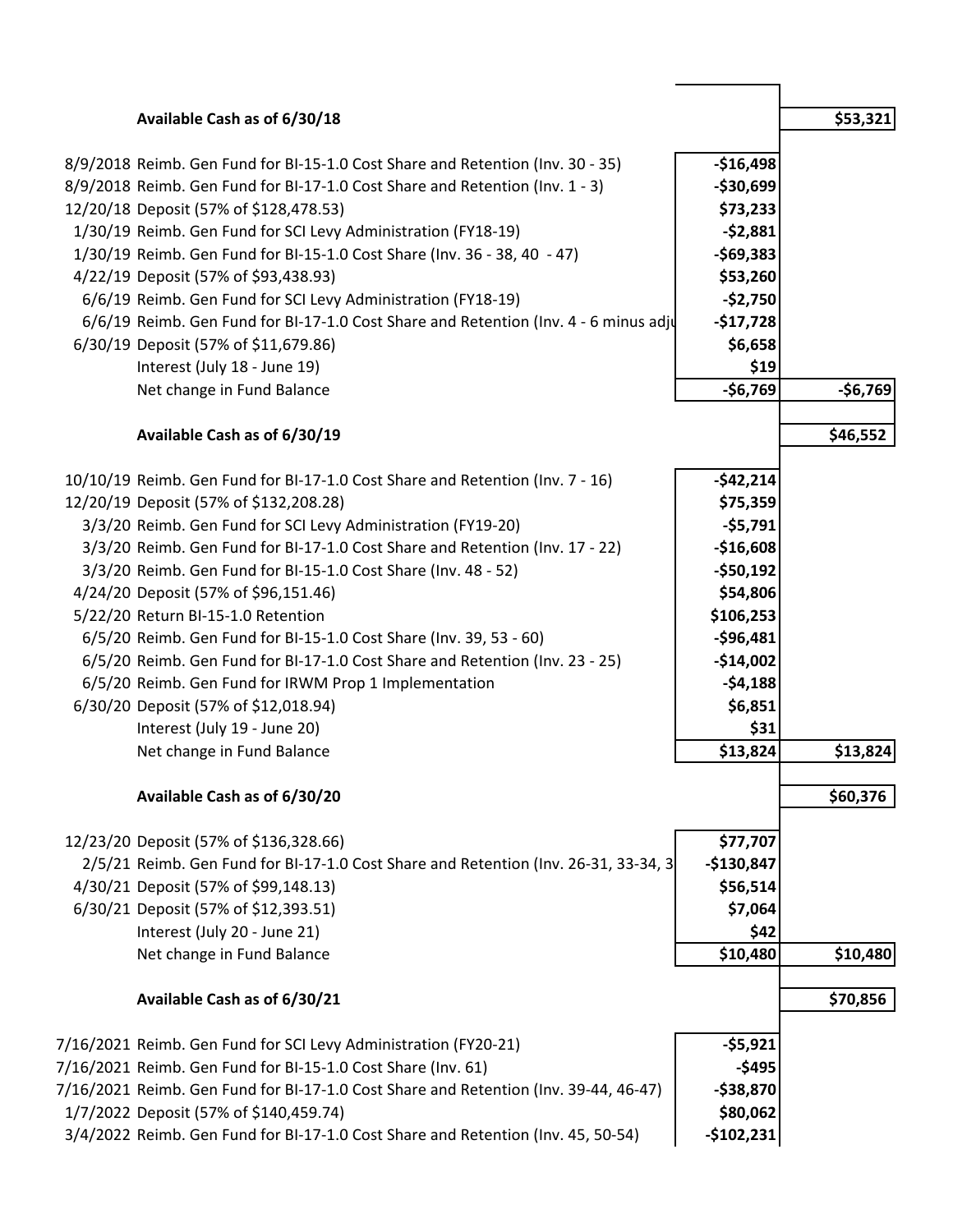| 4/22/2022 Deposit (57% of \$102,152.54)                                       | \$58,227   |            |
|-------------------------------------------------------------------------------|------------|------------|
| 5/26/2022 Reimb. Gen Fund for SCI Levy Administration (FY21-22)               | $-56,102$  |            |
| 5/26/2022 Reimb. Gen Fund for BI-17-1.0 Cost Share and Retention (Inv. 55-58) | $-$52,247$ |            |
| 6/30/2022 Estimated Deposit (57% of \$12,769.07)                              | \$7,278    |            |
| Estimated Interest (July 21 - June 22)                                        | \$23       |            |
| Net change in Fund Balance                                                    | $-$60,276$ | $-$60,276$ |
| Available Cash as of 6/30/22 (estimated)                                      |            | \$10,580   |
| 2022-2023 Revenues (Estimated)                                                | \$148,405  |            |
| 2022-2023 Expenses (See Exhibit 2)                                            | $-223,500$ |            |
| Estimated Interest (July 22 - June 23)                                        | 20         |            |
| Net change in Fund Balance                                                    | $-75,075$  | $-75,075$  |
| Available Cash as of 6/30/23 (Estimated)                                      |            | $-53,916$  |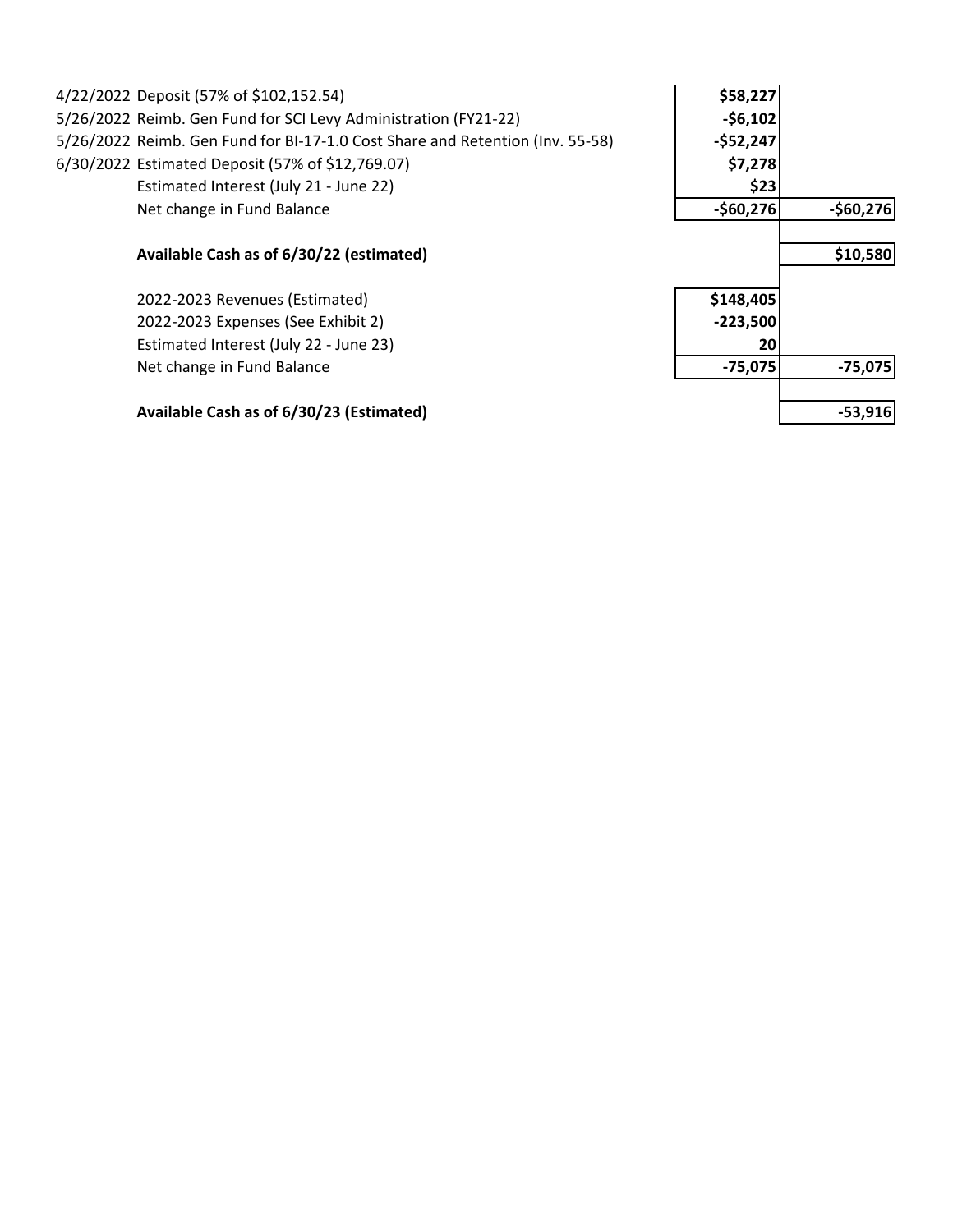# **BETHEL ISLAND MUNICIPAL IMPROVEMENT DISTRICT EXHIBIT 3 GENERAL FUND CASH FLOW REIMB FROM DCV ANNUAL LEVY REVENUES FOR BUDGETED EMPLOYEE/EQUIPMENT EXPENSES ATTACHMENT #2**

|                                                          | $22 - 23$   |
|----------------------------------------------------------|-------------|
| District Manager (10% of FTE)                            | \$21,306 DM |
| Levee/Drainage Superintendent (18.5% of FTE)             | \$27,040 LM |
| Levee/Drainage Foreman (48.5% of FTE)                    | \$44,189 ES |
| Direct Administration (22% of FTE)                       | \$13,935 DB |
| Administrative Overhead                                  | \$84,757    |
| <b>Estimated Equipment Reimbursement</b>                 | \$10,000    |
| Purchase New Service Truck (48.5% of est. cost \$30,000) | \$14,550    |
| <b>Total Estimated Reimbursement from DCV Funds for</b>  |             |
| <b>Employee/Equipment Expenses</b>                       | \$215,777   |
| (based on projected employee costs for 22-23)            |             |
| Available Delta Coves O & M Funds for BIMID Staff Costs  |             |

| Total Direct BIMID Staff Costs |                                       | \$197,270 |
|--------------------------------|---------------------------------------|-----------|
| Admin Overhead                 |                                       | S84.757   |
|                                | <b>Total Available Annually</b>       | \$282,027 |
|                                | (based on 20-21 O & M funds received) |           |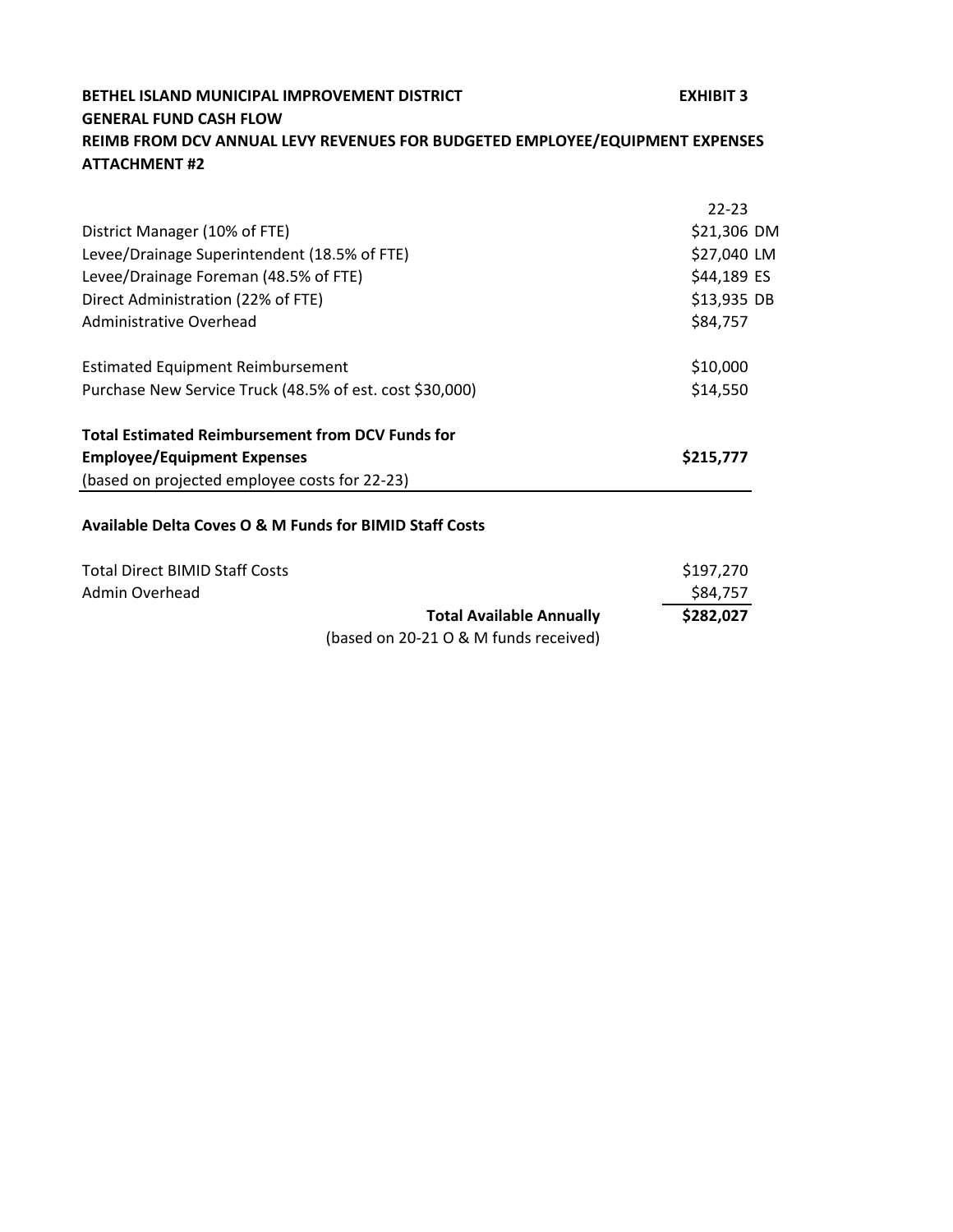# **BETHEL ISLAND MUNICIPAL IMPROVEMENT DISTRICT EXHIBIT 4 ATTACHMENT #1**

|                              | Final     | Final     | Final     | Final     | Estimated | Projected |
|------------------------------|-----------|-----------|-----------|-----------|-----------|-----------|
|                              | 2017-2018 | 2018-2019 | 2019-2020 | 2020-2021 | 2021-2022 | 2022-2023 |
| <b>UTILITIES</b>             |           |           |           |           |           |           |
| General Fund                 | \$6,856   | \$5,218   | \$5,926   | \$6,204   | \$6,385   | \$6,500   |
| Stormwater                   | \$21,093  | \$34,357  | \$18,336  | \$21,798  | \$32,065  | \$25,500  |
| <b>SUB-TOTAL UTILITIES</b>   | \$27,949  | \$39,575  | \$24,262  | \$28,002  | \$38,450  | \$32,000  |
| Park*                        | \$2,044   | \$2,440   | \$2,669   | \$2,804   | \$2,714   | \$2,700   |
| <b>GRAND TOTAL UTILITIES</b> | \$29,993  | \$42,015  | \$26,931  | \$30,806  | \$41,164  | \$34,700  |

\*Park utilities (electricity and garbage) are paid directly by the park account.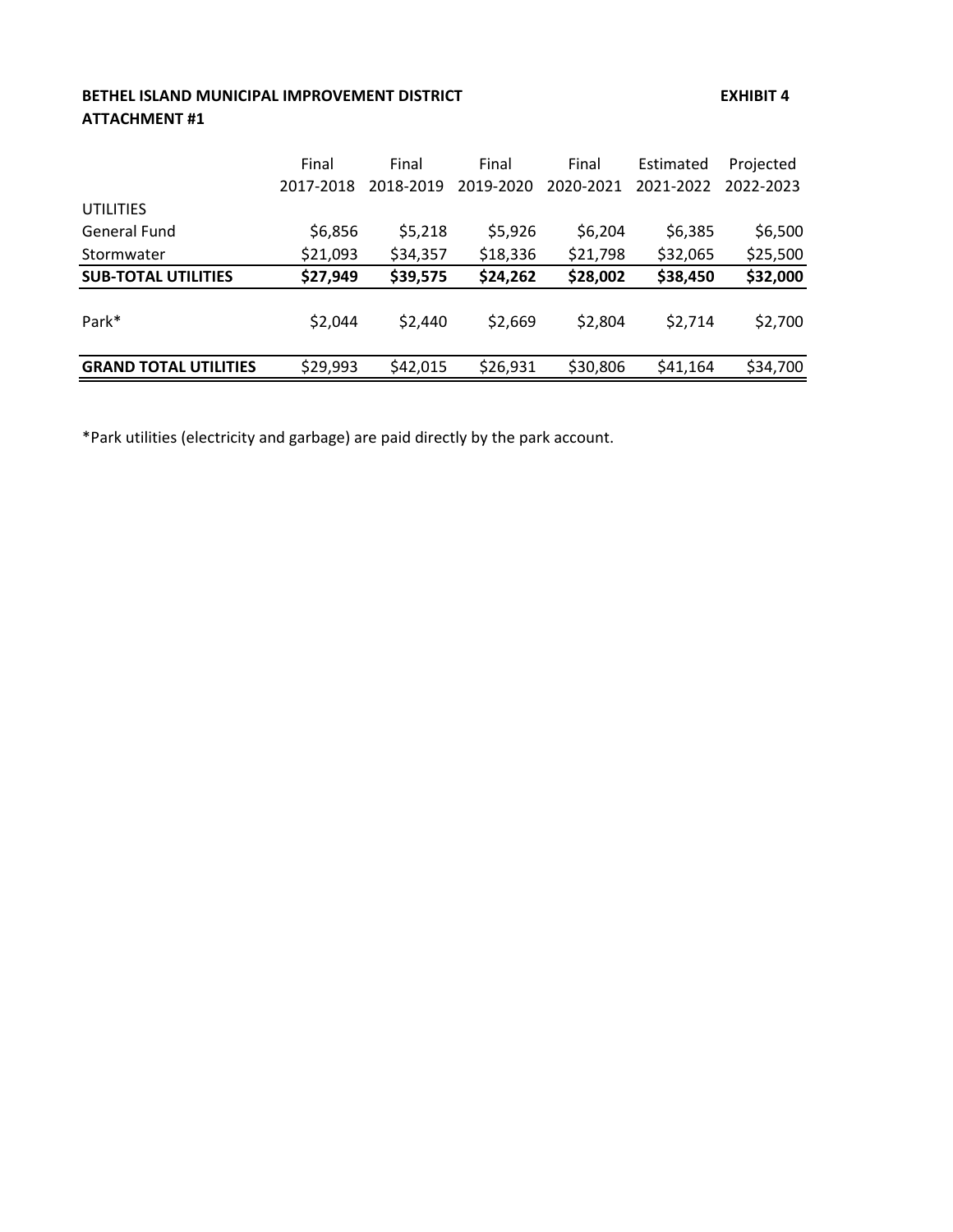#### **BETHEL ISLAND MUNICIPAL IMPROVEMENT DISTRICT EXHIBIT 4 ATTACHMENT #2**

**TOTAL PAYROLL AND EMPLOYEE** 

|                               | Final<br>2017-2018 | Final<br>2018-2019 | Final<br>2019-2020 | Final<br>2020-2021 | Estimated<br>2021-2022 | Projected<br>2022-2023 |
|-------------------------------|--------------------|--------------------|--------------------|--------------------|------------------------|------------------------|
| PAYROLL AND EMPLOYEE BENEFITS |                    |                    |                    |                    |                        |                        |
| General Fund                  | \$330,269          | \$279,912          | \$289,505          | \$369,105          | \$368,442              | \$396,405              |
| <b>Subventions</b>            | \$67,279           | \$89,421           | \$115,241          | \$93,514           | \$100,000              | \$100,000              |
| Stormwater                    | \$18,560           | \$18,856           | \$5,273            | \$4,744            | \$293                  | \$18,000               |
| Delta Coves                   | \$23,879           | \$118,013          | \$99,680           | \$100,214          | \$102,815              | \$106,470              |
| Park                          | \$12,361           | \$12,631           | \$12,845           | \$11,725           | \$8,450                | \$12,000               |

**BENEFITS \$452,348 \$518,833 \$522,544 \$579,302 \$580,000 \$632,875**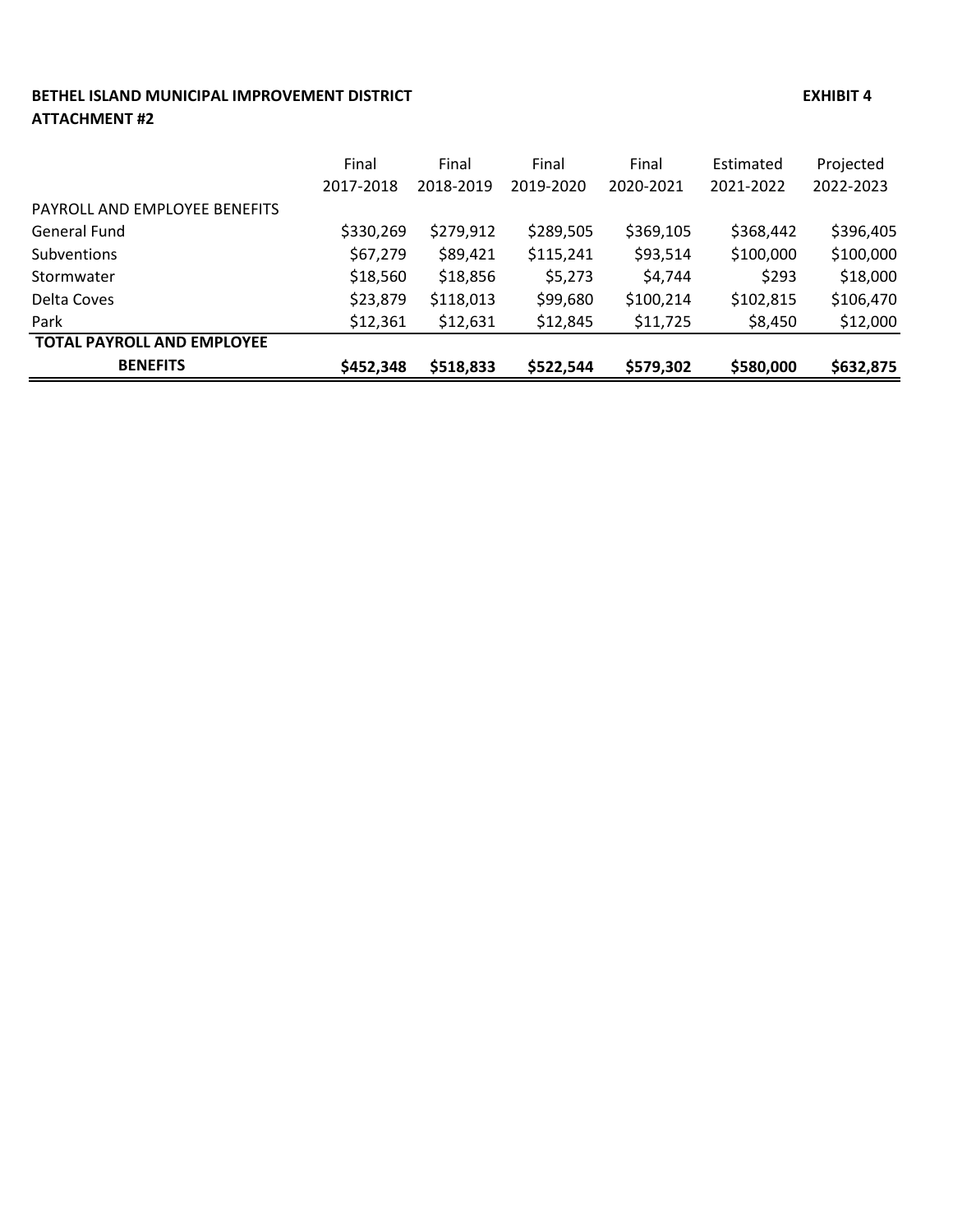## **BETHEL ISLAND MUNICIPAL IMPROVEMENT DISTRICT EXHIBIT 4 PROPOSED 2022-2023 ATTACHMENT #3**

| <b>Funding Source:</b>                           | <b>CoCoCo Stormwater Agreement</b> |
|--------------------------------------------------|------------------------------------|
| Reimbursement for current fiscal year expenses   | \$22,000                           |
| <b>Total Reimbursement</b>                       | \$22,000                           |
|                                                  |                                    |
| <b>Current year expenses:</b>                    |                                    |
| Drainage/Pump Maintenance                        | \$2,000                            |
| Utilities                                        | \$25,500                           |
| Payroll and Employee Benefits                    | \$18,000                           |
| <b>Total Fund Expenses</b>                       | \$45,500                           |
| <b>EXCESS REVENUES OVER (Under) EXPENSES</b>     | $-523,500$                         |
|                                                  |                                    |
| <b>TRANSFER TO GENERAL FUND ACCOUNT TO</b>       |                                    |
| <b>PARTIALLY REIMBURSE FOR EXPENSES INCURRED</b> | \$22,000                           |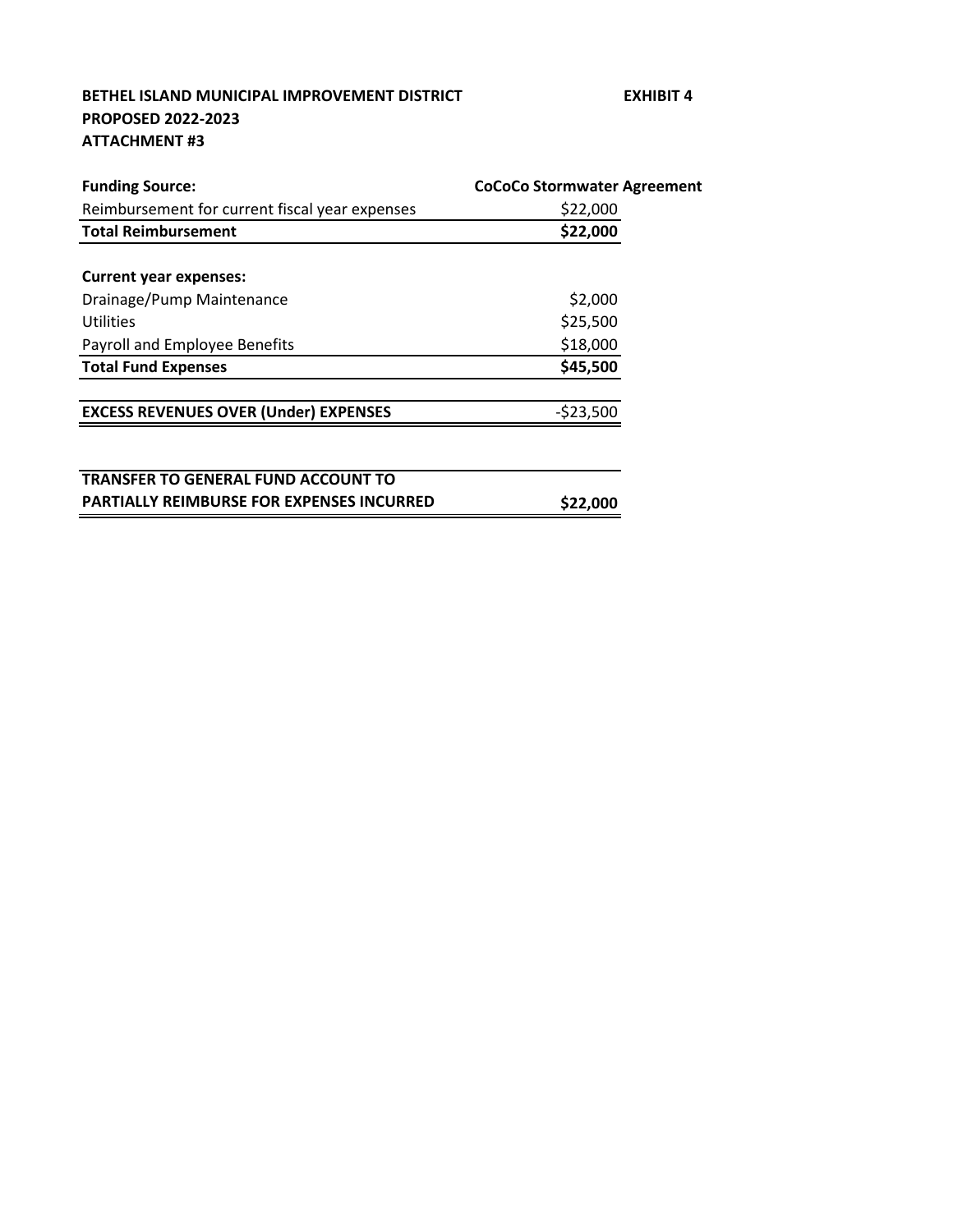### **BETHEL ISLAND MUNICIPAL IMPROVEMENT DISTRICT EXHIBIT 4 PROPOSED 2022-2023 ATTACHMENT #4**

| <b>Funding Source:</b>                       | <b>DWR Subventions</b> |
|----------------------------------------------|------------------------|
| Reimbursement for prior fiscal year expenses | \$175,000              |
| <b>Total Reimbursement</b>                   | \$175,000              |
|                                              |                        |
| <b>Current year expenses:</b>                |                        |
| Engineers                                    | \$50,000               |
| <b>Equipment Rental</b>                      | \$2,000                |
| Levee Material                               | \$41,000               |
| Levee Trucking                               | \$51,000               |
| <b>Mitigation Site Maintenance</b>           | \$1,500                |
| <b>Subventions Repairs and Maintenance</b>   | \$3,000                |
| Payroll and Employee Benefits                | \$100,000              |
| <b>Total Fund Budgeted Expenses</b>          | \$248,500              |
| <b>EXCESS REVENUES OVER (Under) EXPENSES</b> | -\$73,500              |

**PARTIALLY REIMBURSE FOR EXPENSES INCURRED \$175,000**

\*Another \$70,000 of associated equipment charges (at an approved rate per hour used; not directly tied to

\$318,500 minus \$28,750 (\$2,500 per levee mile) equals \$289,750. any current year expenses) will also be added to the FY 2022-2023 Subventions Claim for a total of \$318,500.

Estimated maximum reimbursement for 2022-2023 subventions work is \$210,000 (\$289,750 x 75%, rounded down); this amount will be received in FY 23-24.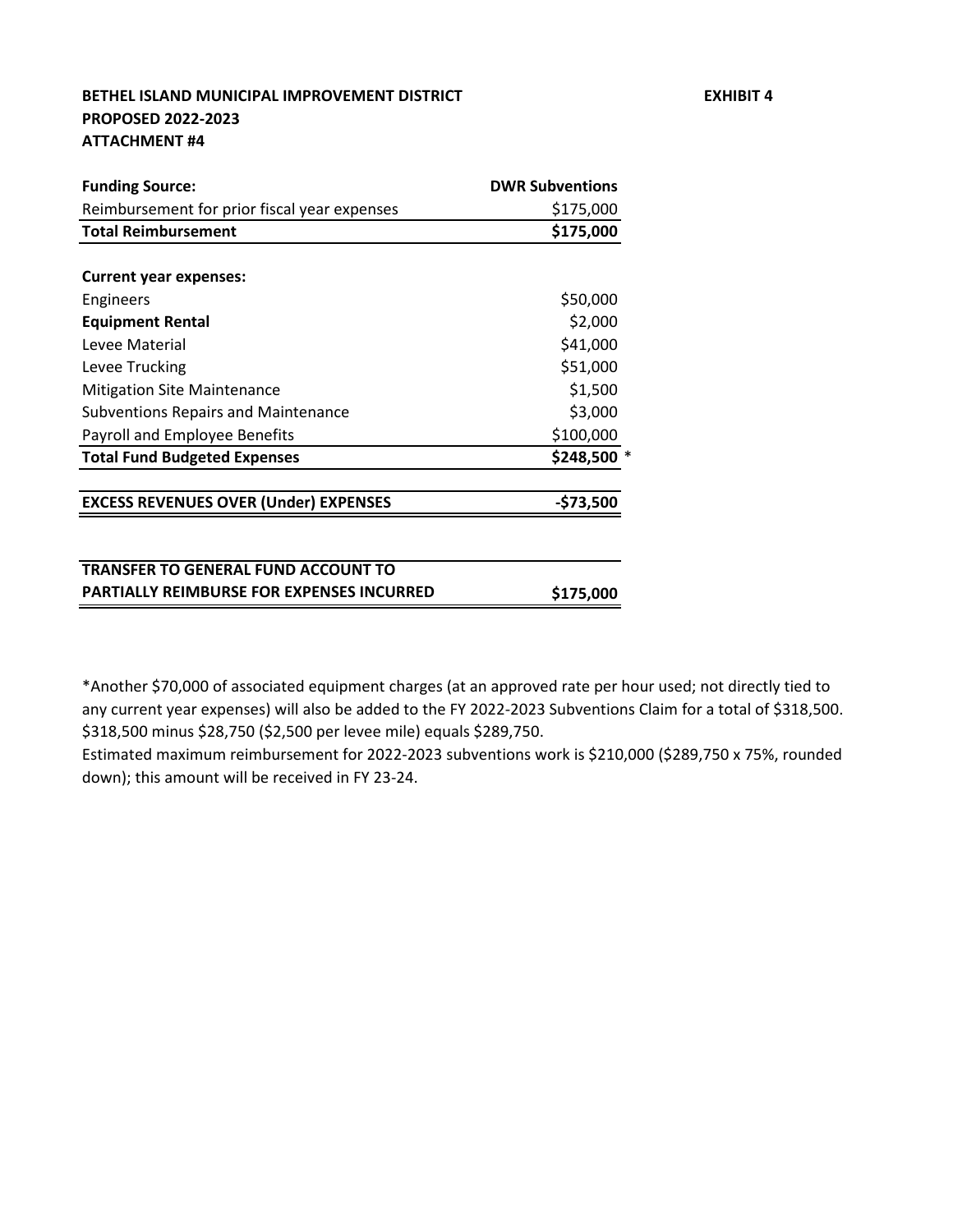**BETHEL ISLAND MUNICIPAL IMPROVEMENT DISTRICT EXHIBIT 4 PROPOSED 2022-2023 ATTACHMENT #5**

**Park**

L,

| <b>Current year expenses:</b>                |                 |
|----------------------------------------------|-----------------|
| Repairs and Maintenance                      | $$1,000$ **     |
| Utilities                                    | \$2,700<br>$**$ |
| Payroll and Employee Benefits                | \$12,000        |
| <b>Total Fund Expenses</b>                   | \$15,700        |
| <b>EXCESS REVENUES OVER (Under) EXPENSES</b> | $-$15,700$      |
|                                              |                 |

\*\*These expenses are paid directly from the park checking account.

Payroll and Employee Benefits are paid from the General Fund and are included in Exhibit 1.

<u> 1989 - Johann Barn, mars ann an t-Amhainn an t-Amhainn an t-Amhainn an t-Amhainn an t-Amhainn an t-Amhainn an</u>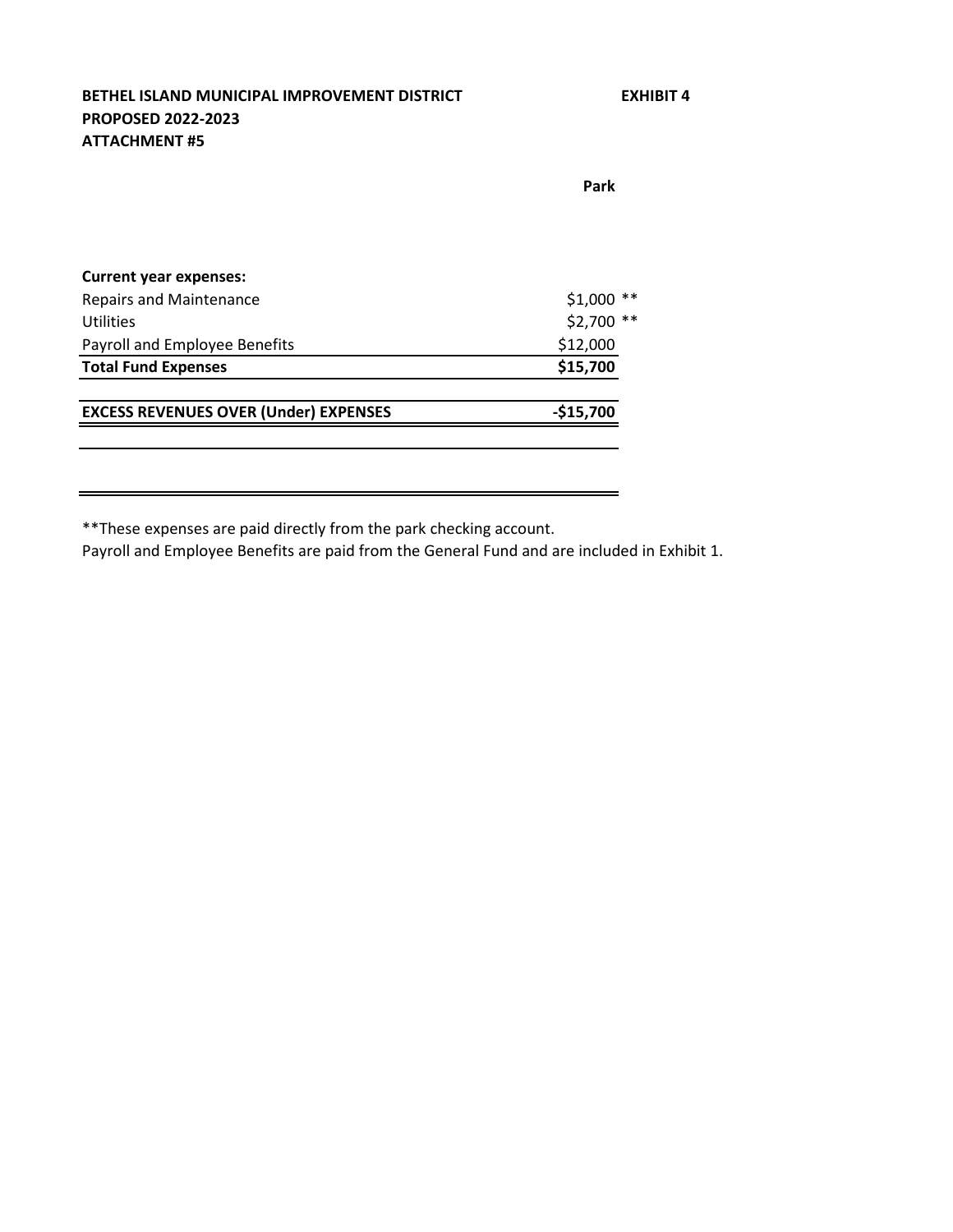#### **BETHEL ISLAND MUNICIPAL IMPROVEMENT DISTRICT EXHIBIT 5**

**PROPOSED FY 2022-2023 OVERALL GENERAL FUND OPERATING REVENUES/EXPENDITURES BY FUNDING SOURCE**

|                                             | General and |             |            |          |                    |             |
|---------------------------------------------|-------------|-------------|------------|----------|--------------------|-------------|
|                                             | Admin       | Subventions | Stormwater | Park     | <b>Delta Coves</b> | Total       |
| <b>REVENUES:</b>                            |             |             |            |          |                    |             |
| <b>Property Taxes</b>                       | \$667,000   |             |            |          |                    | \$667,000   |
| Stormwater Reimb. (for current fiscal year) |             |             | \$22,000   |          |                    | \$22,000    |
| Subventions Reimb. (for prior fiscal year)  |             | \$175,000   |            |          |                    | \$175,000   |
| Delta Coves Levy for Staff costs            |             |             |            |          | \$106,470          | \$106,470   |
| Land Lease                                  | \$2,500     |             |            |          |                    | \$2,500     |
| Interest                                    | \$400       |             |            |          |                    | \$400       |
| Miscellaneous Income                        | \$600       |             |            |          |                    | \$600       |
| <b>TOTAL REVENUES</b>                       | \$670,500   | \$175,000   | \$22,000   | \$0      | \$106,470          | \$973,970   |
| <b>EXPENSES:</b>                            |             |             |            |          |                    |             |
| <b>Accounting Fees</b>                      | \$21,500    |             |            |          |                    | \$21,500    |
| <b>Advertising/Legal Notices</b>            | \$250       |             |            |          |                    | \$250       |
| Fees/Licenses/Permits                       | \$11,000    |             |            |          |                    | \$11,000    |
| <b>Bldg and Yard Maintenance</b>            | \$4,000     |             |            |          |                    | \$4,000     |
| <b>Community Outreach</b>                   | \$600       |             |            |          |                    | \$600       |
| <b>Contingency Reserve</b>                  | \$5,000     |             |            |          |                    | \$5,000     |
| <b>County Election Fees</b>                 | \$2,500     |             |            |          |                    | \$2,500     |
| Drainage and Pumps                          |             |             | \$2,000    |          |                    | \$2,000     |
| Safety Equip/Uniforms                       | \$2,000     |             |            |          |                    | \$2,000     |
| Engineers                                   | \$70,000    | \$50,000    |            |          |                    | \$120,000   |
| <b>Equipment Maintenance</b>                | \$25,000    |             |            |          |                    | \$25,000    |
| <b>Equipment Purchase</b>                   | \$180,000   |             |            |          |                    | \$180,000   |
| <b>Equipment Rental</b>                     |             | \$2,000     |            |          |                    | \$2,000     |
| Fuel/Oil/Tires                              | \$35,000    |             |            |          |                    | \$35,000    |
| Insurance                                   | \$42,000    |             |            |          |                    | \$42,000    |
| Judgments/Settlements                       | \$500       |             |            |          |                    | \$500       |
| Lease/Purchase                              | \$5,200     |             |            |          |                    | \$5,200     |
| Legal Fees                                  | \$30,000    |             |            |          |                    | \$30,000    |
| Levee Material                              |             | \$41,000    |            |          |                    | \$41,000    |
| Levee Trucking                              |             | \$51,000    |            |          |                    | \$51,000    |
| Meals/Entertainment                         | \$600       |             |            |          |                    | \$600       |
| Meetings/Seminars                           | \$400       |             |            |          |                    | \$400       |
| Mitigation Site Maint.                      |             | \$1,500     |            |          |                    | \$1,500     |
| <b>Office Supplies</b>                      | \$4,500     |             |            |          |                    | \$4,500     |
| Postage                                     | \$600       |             |            |          |                    | \$600       |
| Seasonal/Temp Employees                     | \$21,500    |             |            |          |                    | \$21,500    |
| Shop Tools & Equipment                      | \$500       |             |            |          |                    | \$500       |
| <b>Siren Maintenance</b>                    | \$14,500    |             |            |          |                    | \$14,500    |
| Subcontractors: Consultants                 | \$24,000    |             |            |          |                    | \$24,000    |
| Subvention Repairs and Maint.               |             | \$3,000     |            |          |                    | \$3,000     |
| <b>Shop Supplies</b>                        | \$7,500     |             |            |          |                    | \$7,500     |
| <b>Taxes</b>                                | \$964       |             |            |          |                    | \$964       |
| Telephone                                   | \$12,000    |             |            |          |                    | \$12,000    |
| Travel                                      | \$4,000     |             |            |          |                    | \$4,000     |
| Utilities                                   | \$6,500     |             | \$25,500   |          |                    | \$32,000    |
| Payroll and Employee Benefits               | \$396,405   | \$100,000   | \$18,000   | \$12,000 | \$106,470          | \$632,875   |
| <b>TOTAL EXPENSES</b>                       | \$928,519   | \$248,500   | \$45,500   | \$12,000 | \$106,470          | \$1,340,989 |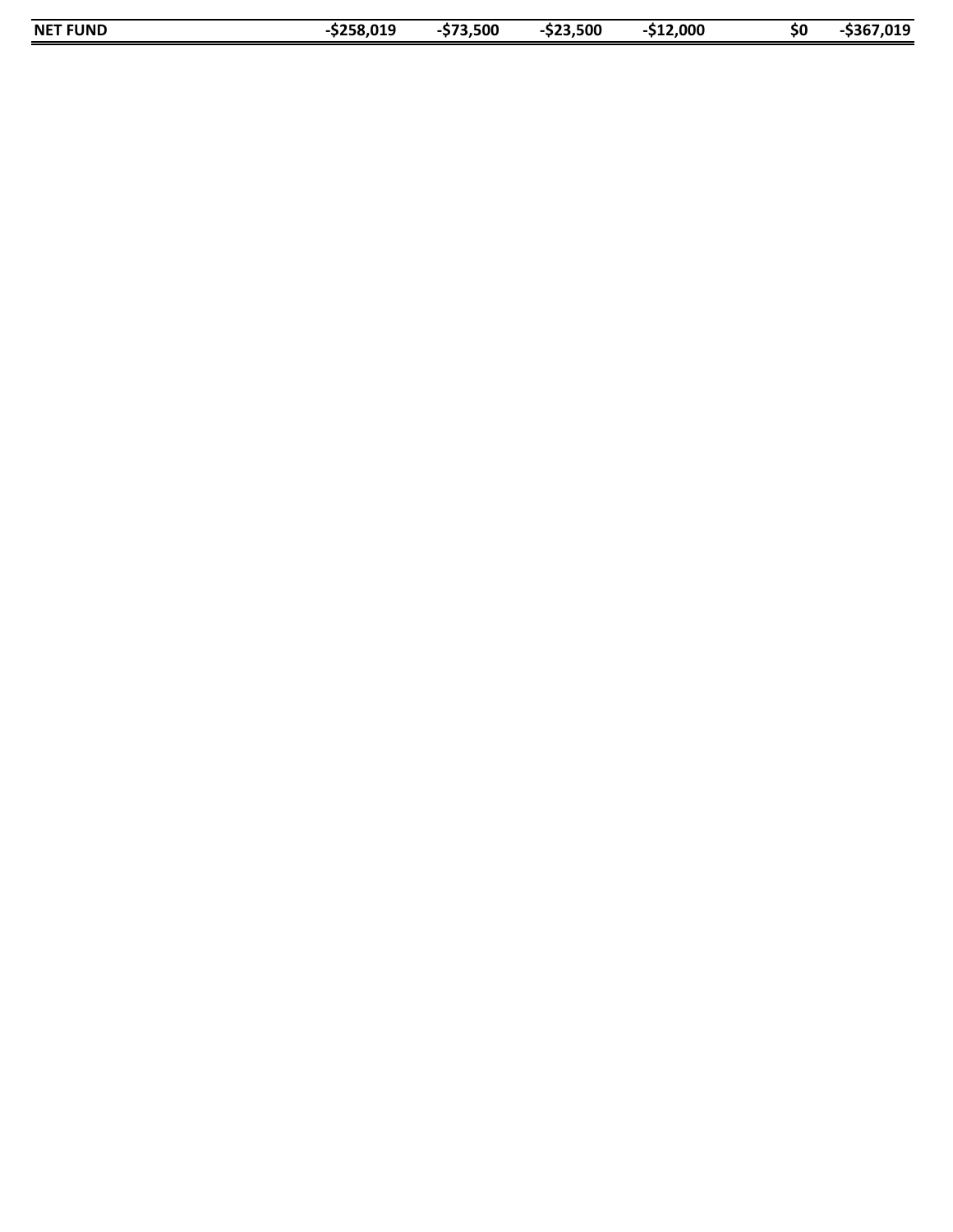# **BETHEL ISLAND MUNICIPAL IMPROVEMENT DISTRICT EXHIBIT 6 PROPOSED 2022-2023 GENERAL FUND BASELINE BUDGET WITH EXPENDITURE CATEGORIES**

| <b>REVENUES:</b>      |                                                        |           |
|-----------------------|--------------------------------------------------------|-----------|
| <b>Property Taxes</b> |                                                        | \$667,000 |
| Land Lease            |                                                        | \$2,500   |
| Interest              |                                                        | \$400     |
|                       | Miscellaneous Income                                   | \$600     |
|                       | <b>TOTAL GENERAL FUND REVENUES</b>                     | \$670,500 |
|                       |                                                        |           |
| <b>EXPENSES:</b>      |                                                        |           |
|                       | <b>Wages and Employee Benefits</b>                     |           |
|                       | Wages                                                  | \$367,829 |
|                       | <b>Employer Tax:Social Security</b>                    | \$3,542   |
|                       | <b>Employer Tax: Medicare</b>                          | \$5,824   |
|                       | Employer Tax: SUTA                                     | \$1,050   |
|                       | Worker's Comp. Ins.                                    | \$13,680  |
|                       | <b>Health Insurance</b>                                | \$83,621  |
|                       | Retirement                                             | \$145,334 |
|                       | Merit raises                                           | \$11,995  |
|                       | <b>Sub Total Wages and Employee Benefits</b>           | \$632,875 |
|                       | Professional and Specialized Services                  |           |
|                       | <b>Accounting Fees</b>                                 | \$21,500  |
|                       | Drainage/Pump Maintenance                              | \$2,000   |
|                       | Engineers (see District Engineer)                      | \$120,000 |
|                       | Legal Fees                                             | \$30,000  |
|                       |                                                        |           |
|                       | Levee Trucking                                         | \$51,000  |
|                       | <b>Mitigation Site Maintenance</b>                     | \$1,500   |
|                       | Seasonal/Temp Employees                                | \$21,500  |
|                       | <b>Siren Maintenance</b>                               | \$14,500  |
|                       | Subcontractors                                         | \$24,000  |
|                       | <b>Sub Total Professional and Specialized Services</b> | \$286,000 |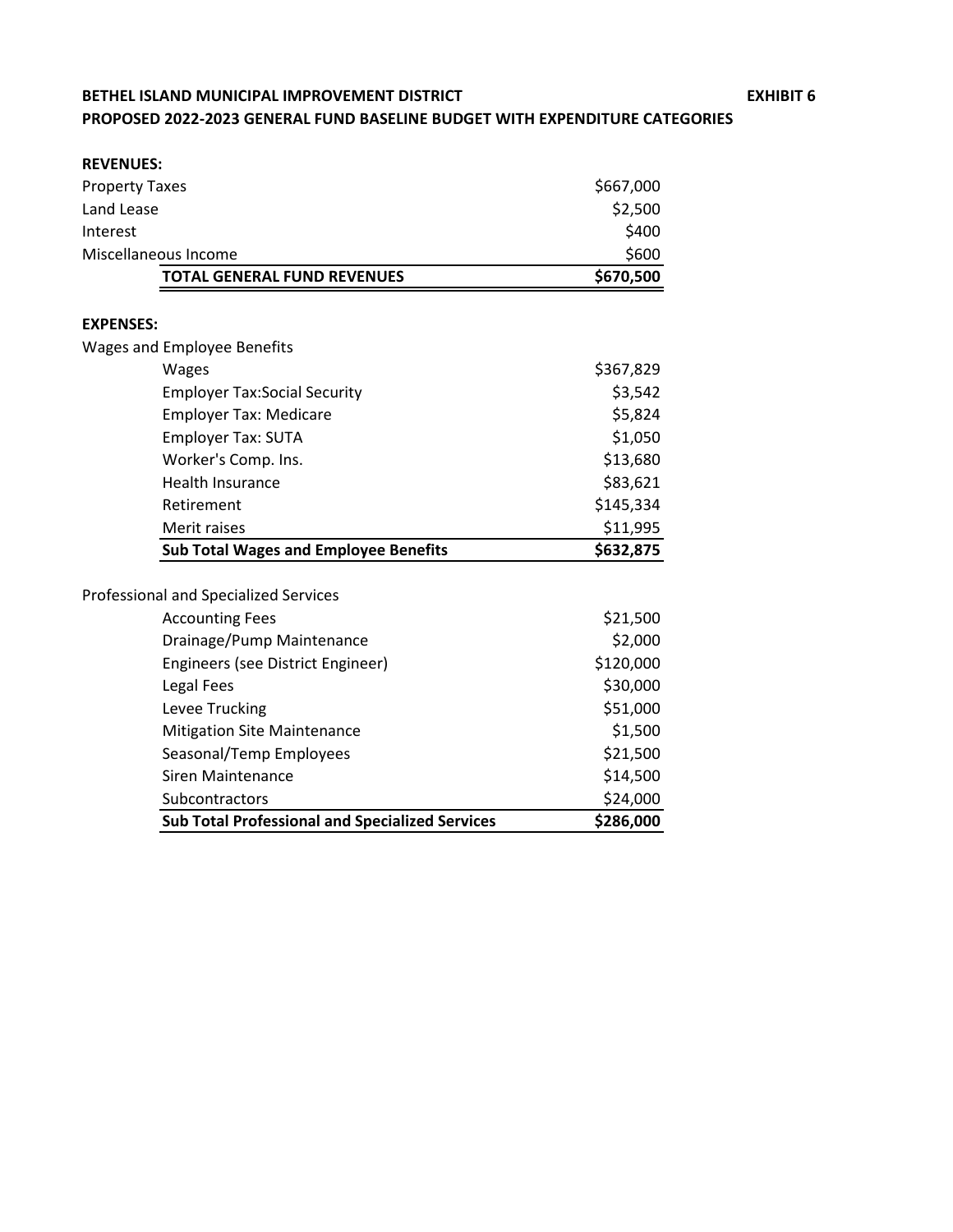| Services and Supplies |                                                     |             |
|-----------------------|-----------------------------------------------------|-------------|
|                       | <b>Advertising/Legal Notices</b>                    | \$250       |
|                       | <b>Building/Yard Maintenance</b>                    | \$4,000     |
|                       | <b>Equipment Maintenance</b>                        | \$25,000    |
|                       | <b>Equipment Purchase</b>                           | \$180,000   |
|                       | <b>Equipment Rental</b>                             | \$2,000     |
|                       | Fees/Licenses/Permits                               | \$11,000    |
|                       | Fuel/Oil/Tires                                      | \$35,000    |
|                       | Levee Material                                      | \$41,000    |
|                       | <b>Office Supplies</b>                              | \$4,500     |
|                       | Postage                                             | \$600       |
|                       | <b>Shop Supplies</b>                                | \$7,500     |
|                       | Shop Tools/Equipment                                | \$500       |
|                       | <b>Sub Total Services and Supplies</b>              | \$311,350   |
|                       |                                                     |             |
|                       | <b>Operation and Maintenance</b>                    |             |
|                       | <b>Community Outreach</b>                           | \$600       |
|                       | <b>Contingency Reserve</b>                          | \$5,000     |
|                       | <b>County Election Fees</b>                         | \$2,500     |
|                       | Insurance                                           | \$42,000    |
|                       | Judgments/Settlements                               | \$500       |
|                       | Meals/Entertainment                                 | \$600       |
|                       | Meetings/Seminars                                   | \$400       |
|                       | Office Equipment Lease/Purchase                     | \$5,200     |
|                       | Safety Equipment/Uniforms                           | \$2,000     |
|                       | <b>Subvention Repairs/Maintenance</b>               | \$3,000     |
|                       | <b>Taxes</b>                                        | \$964       |
|                       | Telephone                                           | \$12,000    |
|                       | Travel                                              | \$4,000     |
|                       | <b>Utilities</b>                                    | \$32,000    |
|                       | <b>Sub Total Operation and Maintenance</b>          | \$110,764   |
|                       | <b>Total General Fund Expenses</b>                  | \$1,340,989 |
|                       | <b>EXCESS REVENUES OVER (Under) EXPENSES</b>        | -\$670,489  |
|                       | OTHER FINANCING SOURCES IN SUPPORT OF GENERAL FUND  |             |
|                       | Reimbursement from Stormwater Fund                  | \$22,000    |
|                       | <b>Reimbursement from Subventions Fund</b>          | \$175,000   |
|                       | AD Enhanced Levee, Drainage Maint.                  | \$67,694    |
|                       | AD Administrative Support                           | \$44,261    |
|                       | Reimb from DCV Annual Levy Revenues (Ex. 3, Att. 2) | \$215,777   |
|                       | <b>Total Other Financing Sources (ADD)</b>          | \$524,732   |
|                       | <b>NET CHANGE IN FUND BALANCE</b>                   | $-$145,757$ |
|                       |                                                     |             |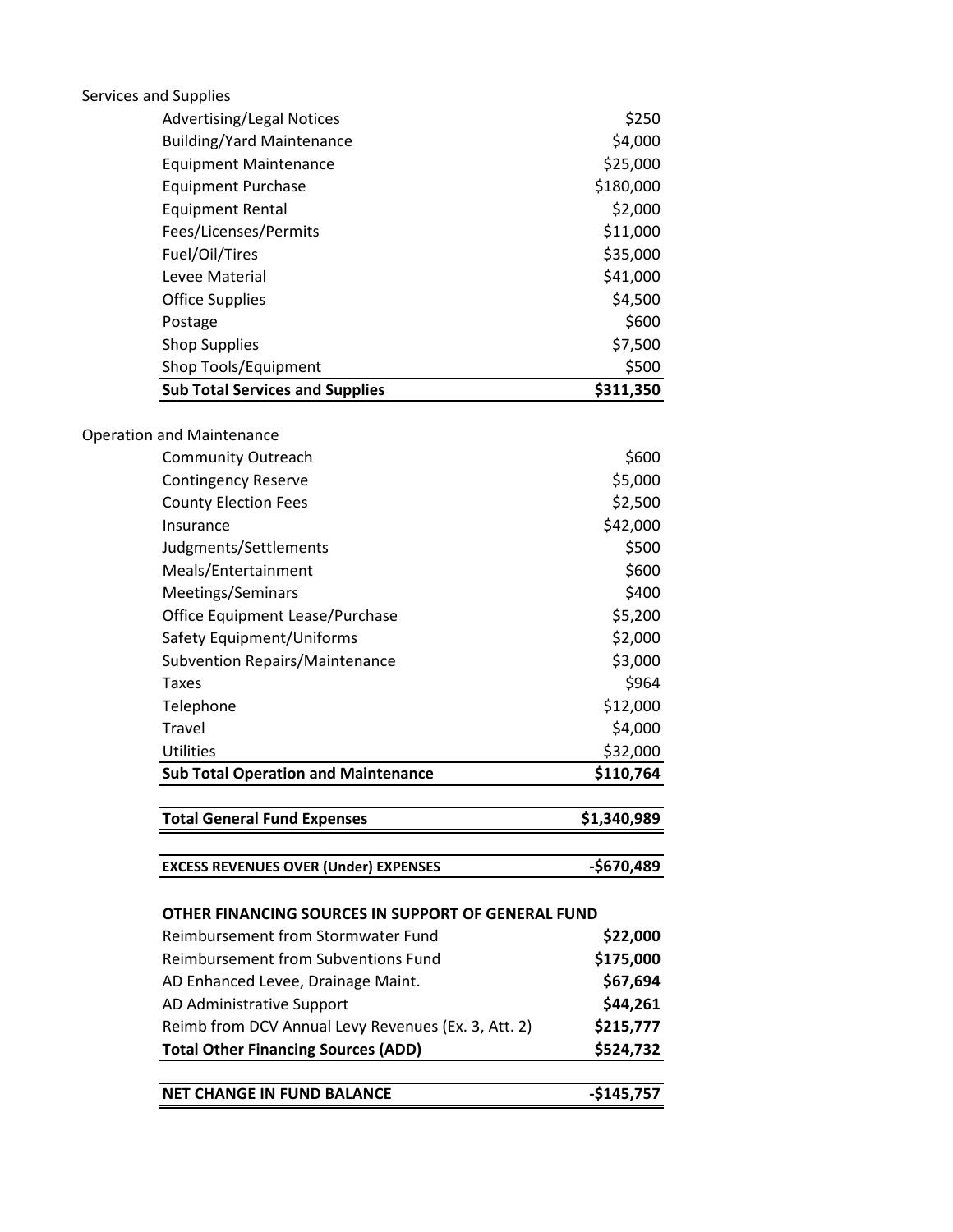# **BETHEL ISLAND MUNICIPAL IMPROVEMENT DISTRICT FY 2022-2023 TOTAL OF ALL GENERAL FUND OPERATING DEPARTMENTS**

| <b>TOTAL GENERAL FUND EXPENSES</b>    | \$482,970             | \$35,500       | \$807,719           | \$14,800            | \$1,340,989 |
|---------------------------------------|-----------------------|----------------|---------------------|---------------------|-------------|
| <b>Operation and Maintenance</b>      | \$74,464              | \$5.500        | \$30,500            | \$300               | \$110,764   |
| Services and Supplies                 | \$18,350              |                | \$293,000           |                     | \$311,350   |
| Professional and Specialized Services | \$137,000             | \$30,000       | \$104,500           | \$14,500            | \$286,000   |
| Wages and Employee Benefits           | \$253,156             |                | \$379,719           |                     | \$632,875   |
| EXPENSES:                             | <b>AND FINANCE</b>    | <b>COUNSEL</b> | <b>PUBLIC WORKS</b> | <b>PREPAREDNESS</b> | TOTAL       |
|                                       | <b>ADMINISTRATION</b> | DISTRICT LEGAL |                     | EMERGENCY           |             |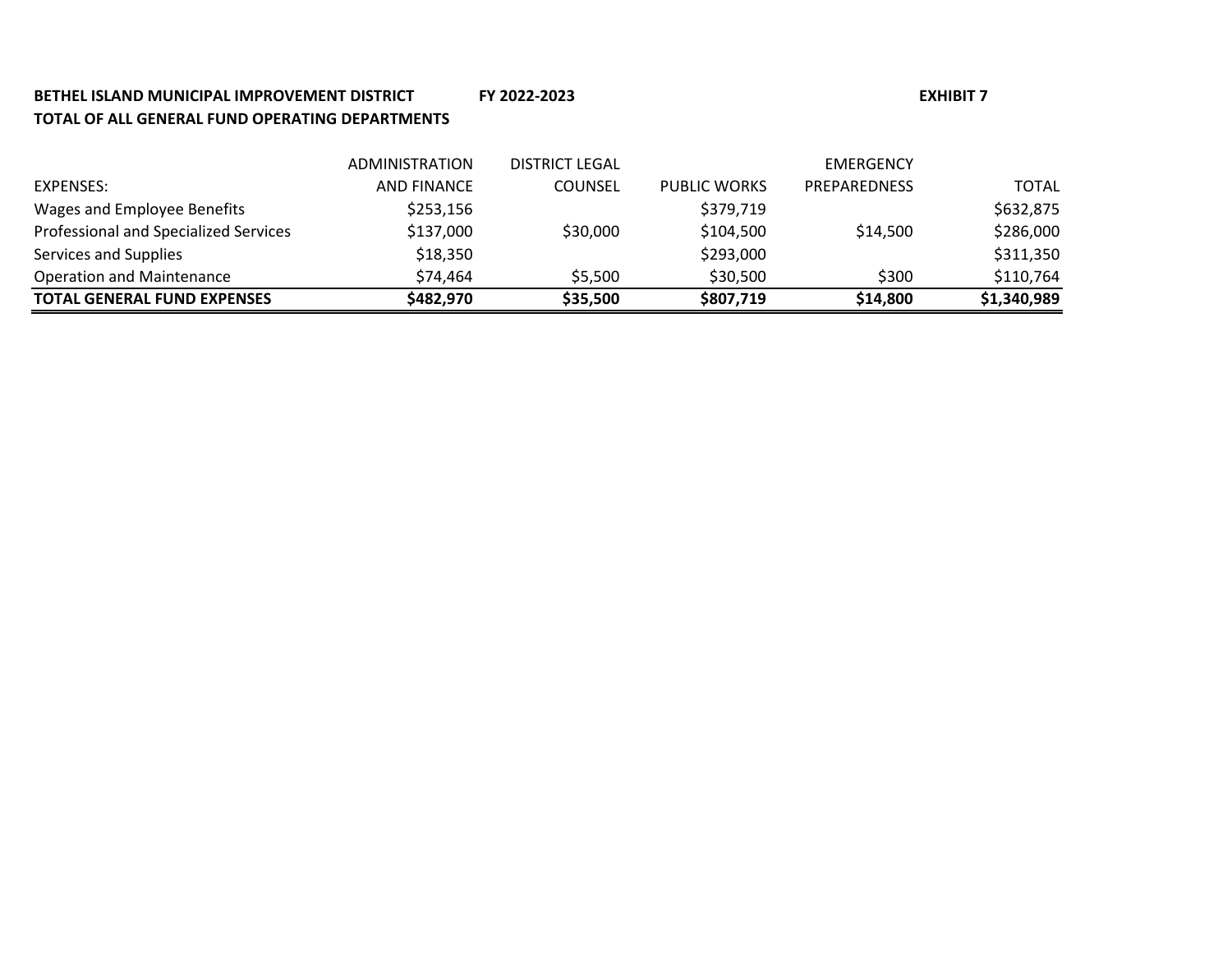| <b>EXPENSES:</b>      |                                                        |           |
|-----------------------|--------------------------------------------------------|-----------|
|                       | <b>Wages and Employee Benefits</b>                     |           |
|                       | Wages                                                  | \$134,667 |
|                       | <b>Employer Tax:Social Security</b>                    | \$1,887   |
|                       | <b>Employer Tax: Medicare</b>                          | \$2,394   |
|                       | <b>Employer Tax: SUTA</b>                              | \$294     |
|                       | Worker's Comp. Ins.                                    | \$835     |
|                       | <b>Health Insurance</b>                                | \$38,349  |
|                       | Retirement                                             | \$62,735  |
|                       | <b>Merit Raises</b>                                    | \$11,995  |
|                       | <b>Sub Total Wages and Employee Benefits</b>           | \$253,156 |
|                       |                                                        |           |
|                       | Professional and Specialized Services                  |           |
|                       | <b>Accounting Fees</b>                                 | \$21,500  |
|                       | Engineers (see District Engineer)                      | \$70,000  |
|                       | Seasonal/temp employees                                | \$21,500  |
|                       | Subcontractors                                         | \$24,000  |
|                       | <b>Sub Total Professional and Specialized Services</b> | \$137,000 |
|                       |                                                        |           |
| Services and Supplies |                                                        | \$250     |
|                       | <b>Advertising/Legal Notices</b>                       | \$2,000   |
|                       | <b>Building/Yard Maintenance</b>                       |           |
|                       | Fees/Licenses/Permits                                  | \$11,000  |
|                       | <b>Office Supplies</b>                                 | \$4,500   |
|                       | Postage                                                | \$600     |
|                       | <b>Sub Total Services and Supplies</b>                 | \$18,350  |
|                       | <b>Operation and Maintenance</b>                       |           |
|                       | Community Outreach (web site)                          | \$300     |
|                       | <b>County Election Fees</b>                            | \$2,500   |
|                       | Insurance                                              | \$42,000  |
|                       | Meals/Entertainment                                    | \$600     |
|                       | Meetings/Seminars                                      | \$400     |
|                       | Office Equipment Lease/Purchase                        | \$5,200   |
|                       | <b>Taxes</b>                                           | \$964     |
|                       | Telephone                                              | \$12,000  |
|                       | Travel                                                 | \$4,000   |
|                       | <b>Utilities</b>                                       | \$6,500   |
|                       | <b>Sub Total Operation and Maintenance</b>             | \$74,464  |
|                       |                                                        |           |
|                       | <b>Total General Fund Expenses</b>                     | \$482,970 |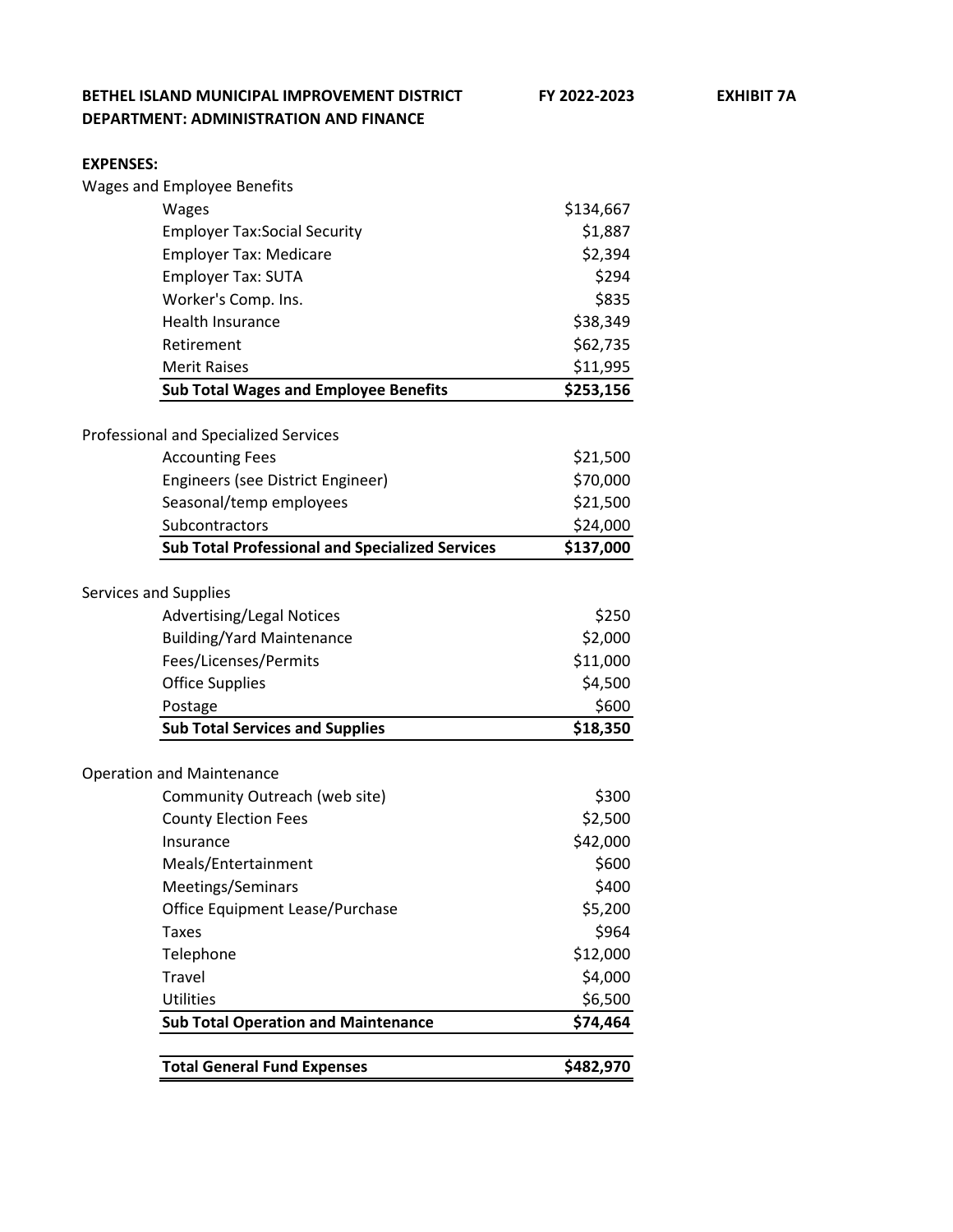#### **EXPENSES:**

Professional and Specialized Services

| Legal Fees                                             | \$30,000 |
|--------------------------------------------------------|----------|
| <b>Sub Total Professional and Specialized Services</b> | \$30,000 |
| <b>Operation and Maintenance</b>                       |          |
| Judgments/Settlements                                  | \$500    |
| <b>Contingency Reserve</b>                             | \$5,000  |
| <b>Sub Total Operation and Maintenance</b>             | \$5,500  |
|                                                        |          |
| <b>Total General Fund Expenses</b>                     | \$35,500 |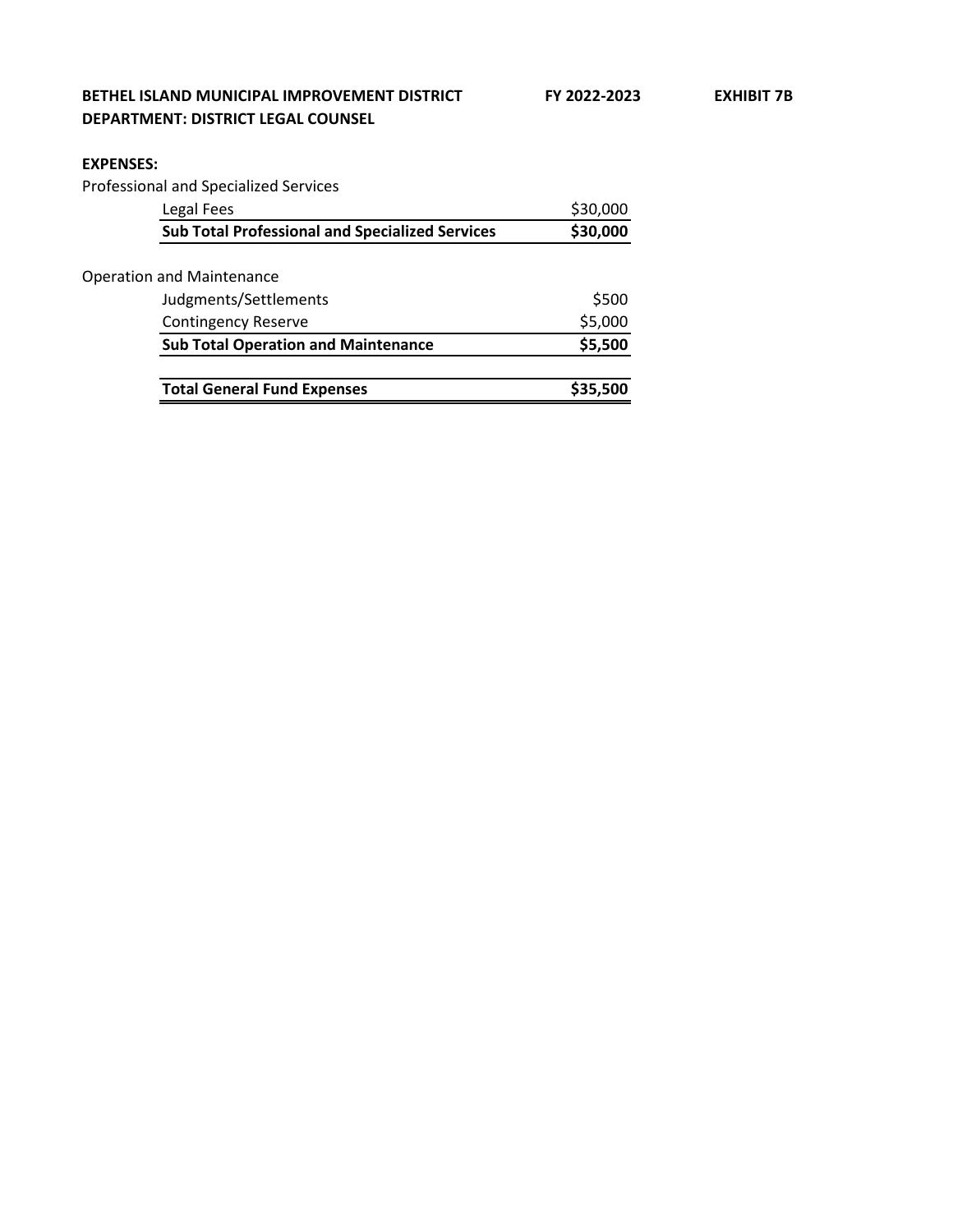## **BETHEL ISLAND MUNICIPAL IMPROVEMENT DISTRICT FY 2022-2023 EXHIBIT 7C DEPARTMENT: DISTRICT ENGINEER**

|                  |                                                        | Levee/Mitigation |             |           |
|------------------|--------------------------------------------------------|------------------|-------------|-----------|
|                  |                                                        | Admin/Finance    | Maintenance | Total     |
| <b>EXPENSES:</b> |                                                        |                  |             |           |
|                  | <b>Professional and Specialized Services</b>           |                  |             |           |
|                  | Engineers                                              | \$70,000         | \$50,000    | \$120,000 |
|                  | <b>Sub Total Professional and Specialized Services</b> | \$70,000         | \$50,000    | \$120,000 |
|                  | <b>Total General Fund Expenses</b>                     | \$70,000         | \$50,000    | \$120,000 |
|                  | .                                                      |                  |             |           |

(Already included in Admin & Finance and Public Works)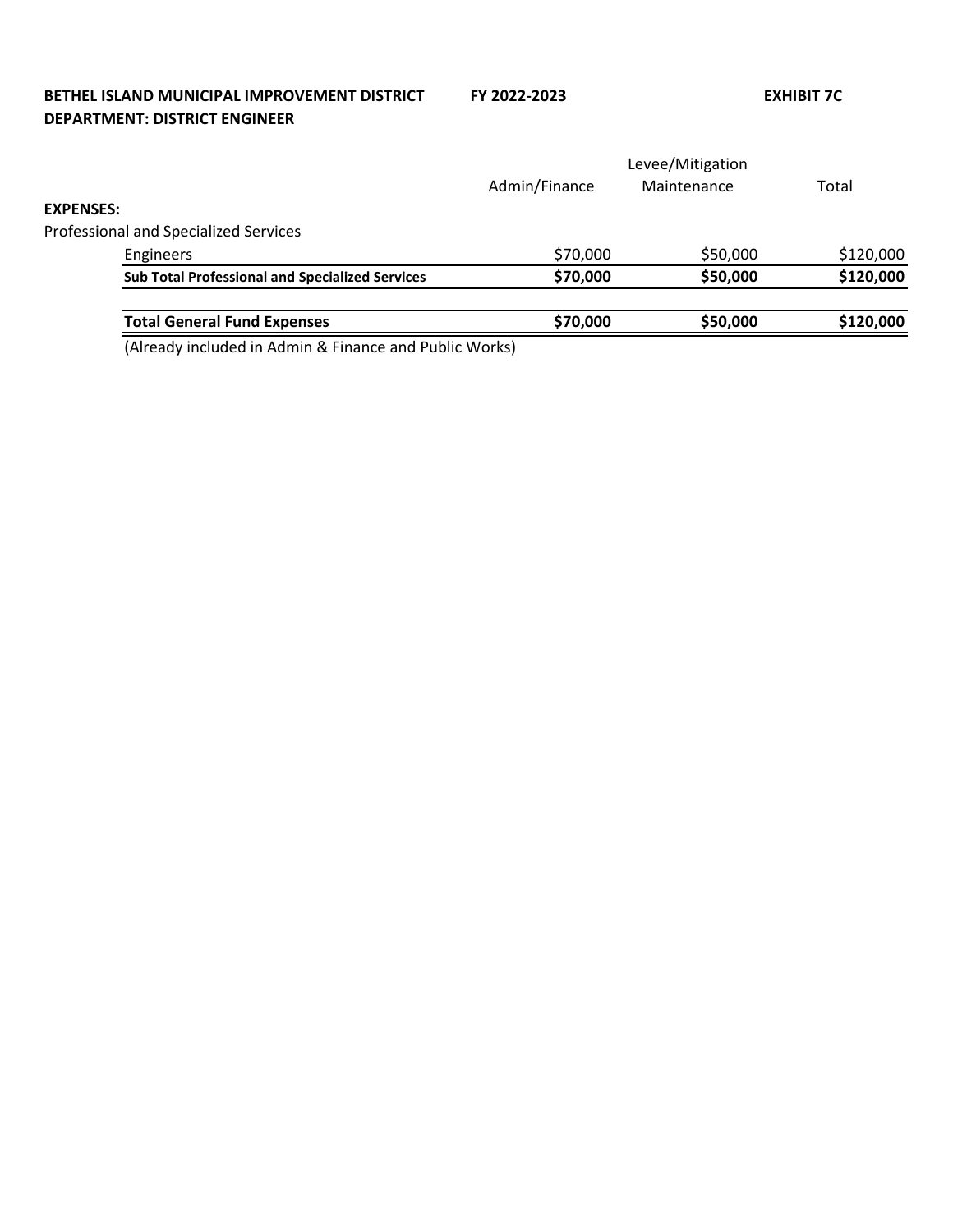**BETHEL ISLAND MUNICIPAL IMPROVEMENT DISTRICT FY 2022-2023 EXHIBIT 7D DEPARTMENT: PUBLIC WORKS** Levee/Mitigation **EXPENSES:** Maintenance Drainage Parks Delta Coves Shop Total Wages and Employee Benefits Wages \$62,433 \$11,230 \$10,493 \$61,199 \$87,807 \$233,162 Employer Tax:Social Security  $$434$   $$651$   $$210$   $$360$   $$1,655$ Employer Tax: Medicare 1990 5905 \$163 \$152 \$936 \$1,274 \$3,430 Employer Tax: SUTA \$205 \$39 \$79 \$173 \$260 \$756 Worker's Comp. Ins. \$3,721 \$669 \$625 \$2,596 \$5,234 \$12,845 Health Insurance 645,272 \$10,731 \$1,755 \$16,637 \$16,149 \$45,272 Retirement \$21,571 \$4,144 \$24,719 \$32,165 \$82,599 **Sub Total Wages and Employee Benefits \$100,000 \$18,000 \$12,000 \$106,470 \$143,249 \$379,719** Professional and Specialized Services Drainage/Pump Maintenance  $$2,000$  \$2,000 \$2,000 \$2,000 Engineers (see District Engineer)  $$50,000$ Levee Trucking 651,000 \$51,000 \$51,000 \$51,000 \$51,000 \$51,000 \$51,000 \$551,000 \$551,000 \$551,000 \$551,000 \$55 Mitigation Site Maintenance  $$1,500$  \$1,500 **Sub Total Professional and Specialized Services \$102,500 \$2,000 \$0 \$0 \$104,500** Services and Supplies Building/Yard Maintenance **\$2,000** \$2,000 \$2,000 \$2,000 \$2,000 \$2,000 \$2,000 \$2,000 \$2,000 \$2,000 \$2,000 \$2,000 \$2,000 \$2,000 \$2,000 \$2,000 \$2,000 \$2,000 \$2,000 \$2,000 \$2,000 \$2,000 \$2,000 \$2,000 \$2,000 \$2,000 \$2,000 \$2,00 Equipment Maintenance \$25,000 \$25,000 \$25,000 \$25,000 \$25,000 \$25,000 \$25,000 \$25,000 \$25,000 \$25,000 \$25,000 Equipment Purchase \$180,000 \$180,000 \$180,000 \$180,000 \$180,000 \$180,000 \$180,000 \$180,000 \$180,000 \$180,000 \$1 Equipment Rental \$2,000 \$2,000 \$2,000 \$2,000 \$2,000 \$2,000 \$2,000 \$2,000 \$2,000 \$2,000 \$2,000 \$2,000 \$2,000 \$2,000 Fees/Licenses/Permits \$0 \$0 Fuel/Oil/Tires \$35,000 \$35,000 Levee Material  $\zeta$ 41,000 \$41,000 \$41,000 \$41,000 \$41,000 \$41,000 Shop Supplies \$7,500 \$7,500 Shop Tools/Equipment \$500 \$500 **Sub Total Services and Supplies \$43,000 \$0 \$0 \$250,000 \$293,000** Operation and Maintenance Safety Equipment/Uniforms **\$2,000** \$2,000 \$2,000 \$2,000 \$2,000 \$2,000 \$2,000 \$2,000 \$2,000 \$2,000 \$2,000 \$2,000 \$2,000 \$2,000 \$2,000 \$2,000 \$2,000 \$2,000 \$2,000 \$2,000 \$2,000 \$2,000 \$2,000 \$2,000 \$2,000 \$2,000 \$2,000 \$2,00 Subvention Repairs/Maintenance \$3,000 \$3,000 Utilities \$25,500 \$25,500 **Sub Total Operation and Maintenance \$3,000 \$25,500 \$0 \$2,000 \$30,500 Total General Fund Expenses \$248,500 \$45,500 \$12,000 \$106,470 \$395,249 \$807,719**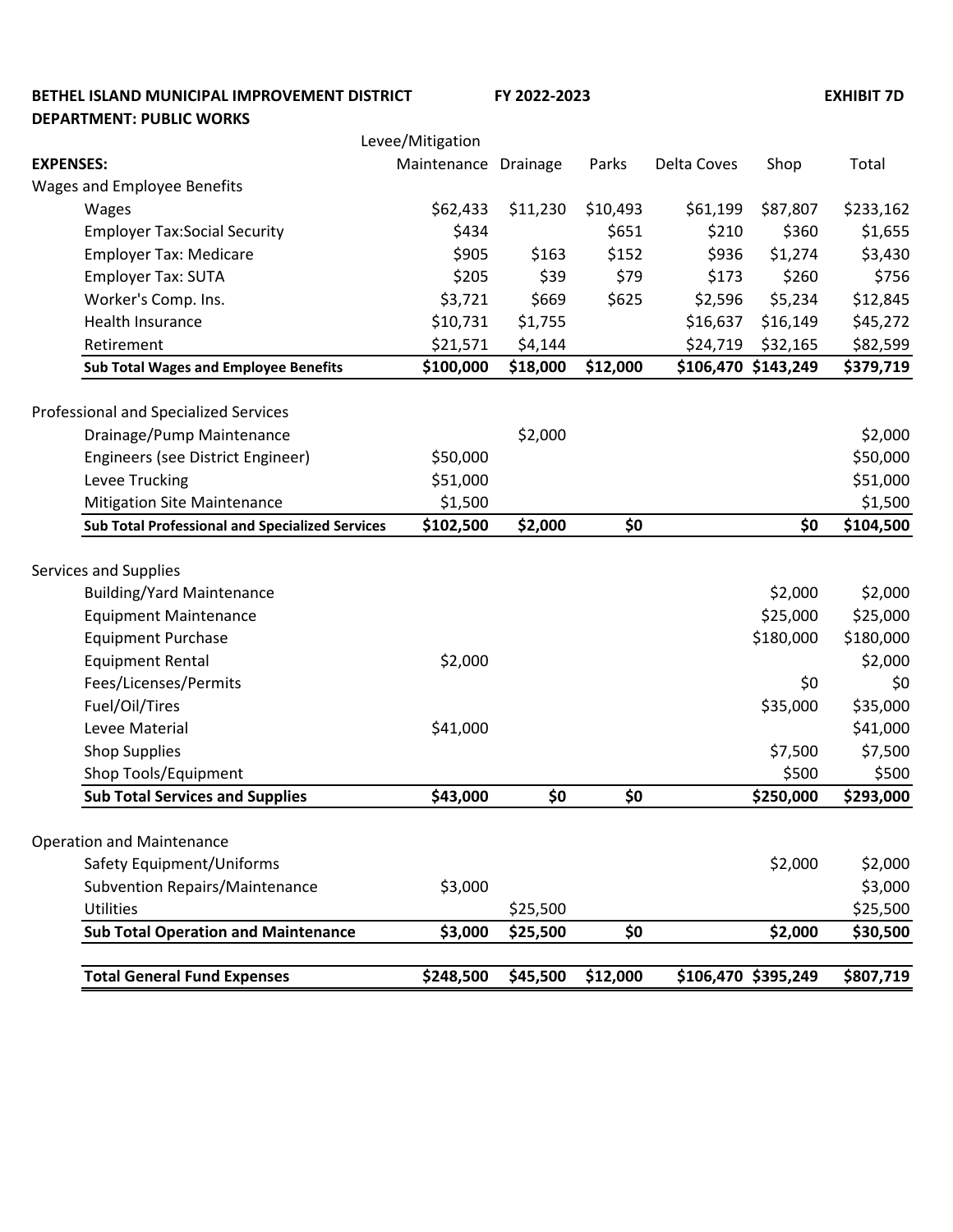## **BETHEL ISLAND MUNICIPAL IMPROVEMENT DISTRICT FY 2022-2023 EXHIBIT 7E DEPARTMENT: EMERGENCY PREPAREDNESS**

#### **EXPENSES:**

Professional and Specialized Services

| <b>Siren Maintenance</b>                               | \$14,500 |
|--------------------------------------------------------|----------|
| <b>Sub Total Professional and Specialized Services</b> | \$14,500 |
| Services and Supplies                                  |          |
| <b>Communications Grant expenses</b>                   | Ş0       |
| Reimbursement from DWR for Communications Grant        |          |
| expenses                                               | \$0      |
| <b>Sub Total Services and Supplies</b>                 | \$0      |
| <b>Operation and Maintenance</b>                       |          |
| Community Outreach (Web site)                          | \$300    |
| <b>Sub Total Operation and Maintenance</b>             | \$300    |
| <b>Total General Fund Expenses</b>                     | \$14,800 |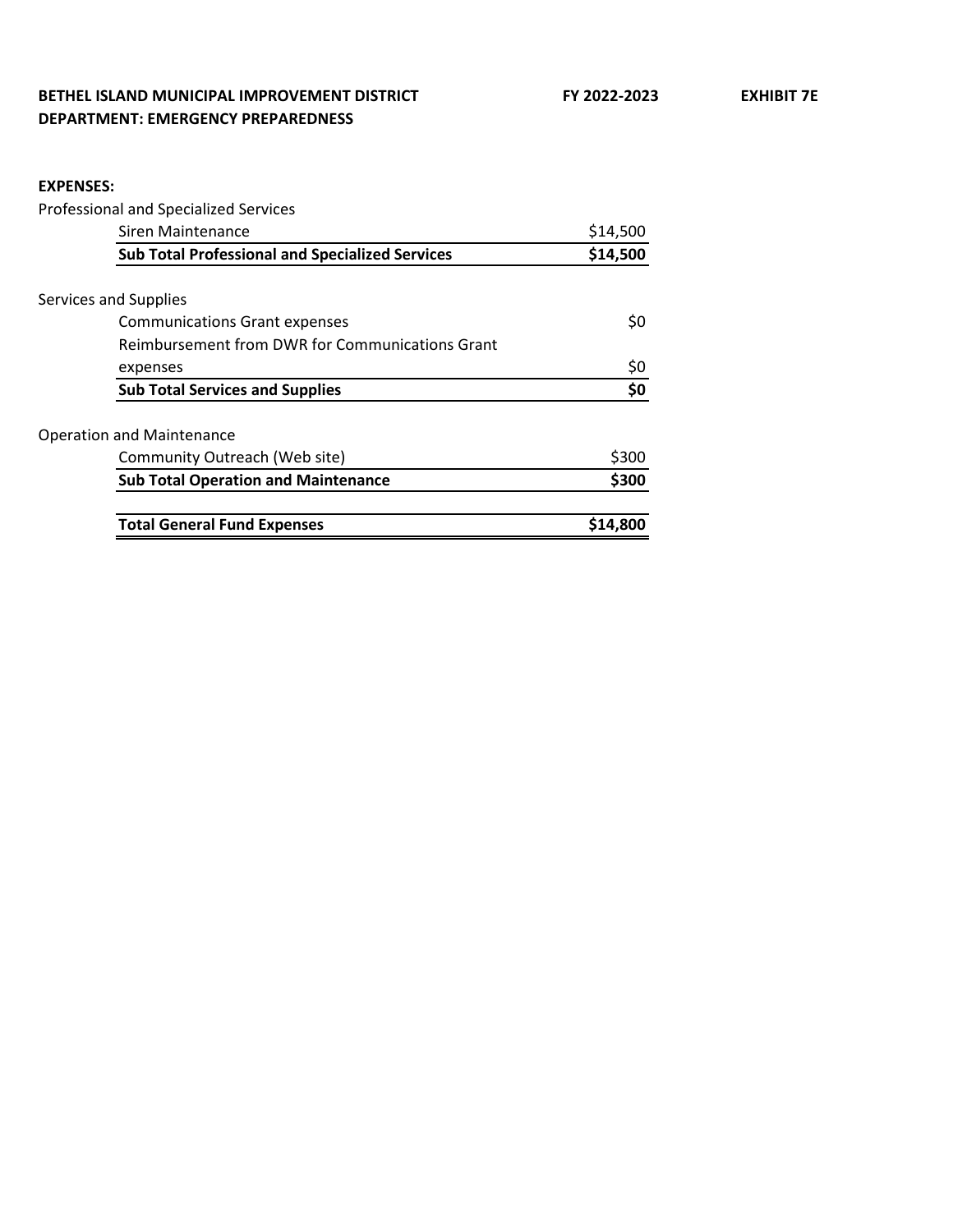#### REVENUES

**Property Taxes** – The amounts indicated as received in FY 2021-22 and projected for FY 2022-23 are based on updated "Property Tax Settlement" information received from the County and are reasonably projected using the provided information from the County.

**Land Lease** – This amount is expected to reflect the total amount of the lease.

**Interest** – This amount is expected to reflect the total amount of interest received in all unrestricted accounts and available for unrestricted use.

**Miscellaneous Income** – AA meetings (and therefore donations) have ceased since the onset of the pandemic. It is unsure when, or if, the meetings and donations will resume. A modest amount of \$600 has been included for this line item and includes income from public records requests and credit card rebates.

#### EXPENDITURES

**Accounting Fees** – This amount is a slight increase (to allow for COLA) over the amount that was billed in FY 2021-2022.

**Advertising** – The amount for this current fiscal year covers the advertising for the required annual public hearing for the Assessment District.

**Fees, Licenses, Permits** – Includes CSDA and CCSDA dues, drug testing fees, Costco membership, online backup charges, business radio license, EBRCSA and LAFCO fees, BAAQMD, SWRCB, and hazardous waste fees.

**Building and Yard Maintenance** – Includes \$2,080 for District office maintenance, and the remainder for routine yard maintenance costs. No significant repair expenditures are anticipated for the upcoming fiscal year.

**Community Outreach** – Web site administrator costs.

**Contingency Reserve** – Additional reserve in the event of any potential bank interest charges for use of the Line of Credit.

**County Election Fees** – There are two Board member terms up for re-election this November 2022; county fees to manage and conduct the election are estimated to be approximately \$2,500.

**Drainage and Pumps** – We again anticipate only minor maintenance and repair costs in FY 2022- 23. Any major repairs that may be needed would require additional Board authorization.

**Safety Equipment/Uniforms** – Again only minor items are anticipated this year, such as periodic replacement of safety vests, work shirts and work boots.

**Engineers** – Includes both subventionable and non-project, non-subventionable District Engineer support costs. \$70,000 is estimated for attendance at District board meetings and grant application processing (this amount is non-reimbursable through Subventions). Another \$50,000 has been estimated for engineering oversight for subventionable activities such as emergency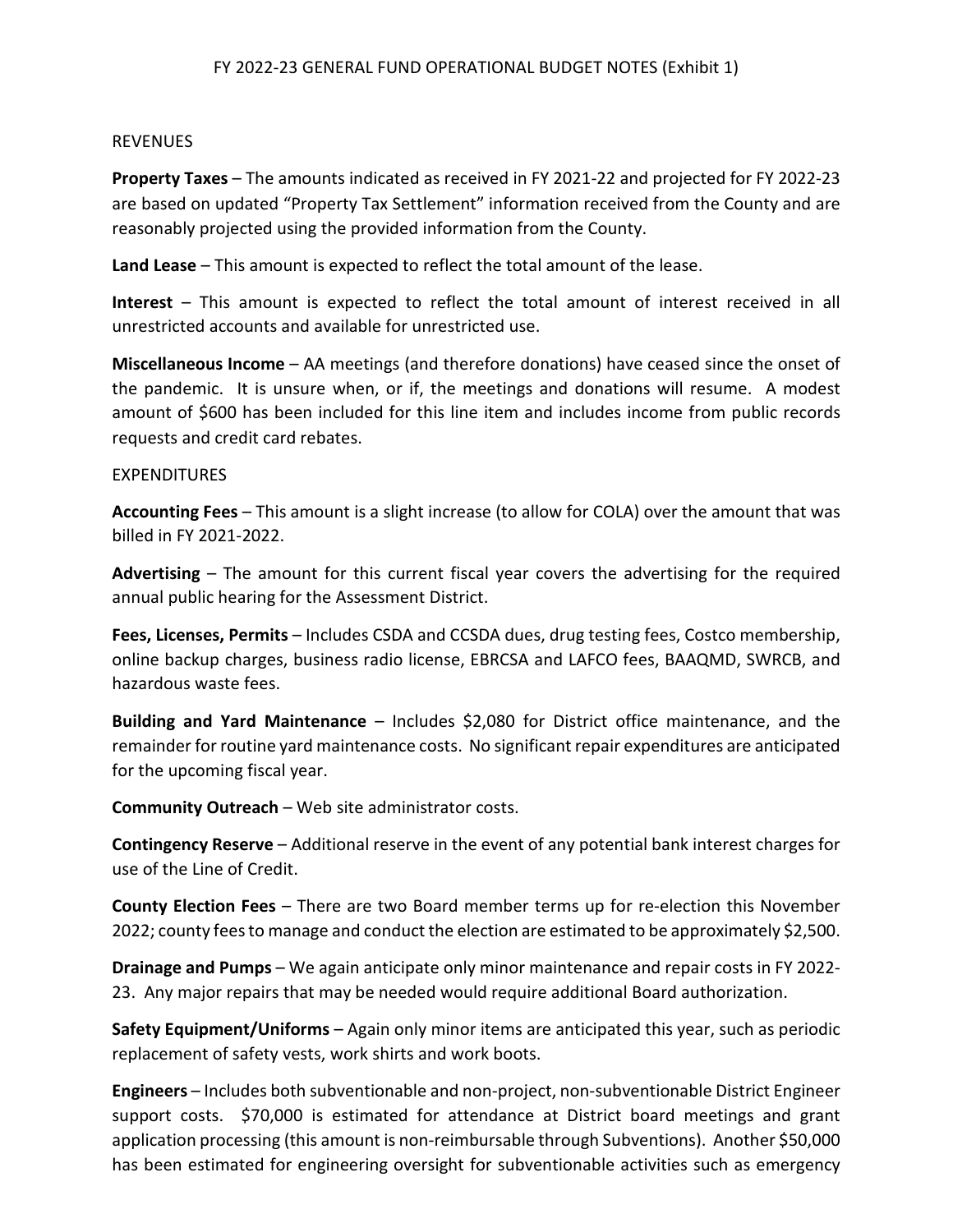planning, review of encroachment permit applications and project review, and general planning for levee maintenance work.

**Equipment Maintenance** – Given BIMID's policy requirement that all equipment be operational and emergency ready, this amount is considered to be in line with typical annual maintenance costs experienced over the past few years. With the enhanced levee maintenance that is going to continue in FY 22-23, it is likely the equipment will need additional repairs and maintenance.

**Equipment Purchase** – The District's excavator and service truck need to be replaced. Staff has researched costs and estimates a new excavator can be purchased for around \$300,000. Management anticipates the cost can be divided up between two fiscal years; \$150,000 has been allocated for FY 22-23. Management further estimates that a new service truck will cost approximately \$30,000. The cost will be subsidized by funds from the Delta Coves annual levy revenues (48.5% or \$14,550).

**Equipment Rental** – This amount is consistent with amounts from prior years.

**Fuel. Oil, Tires** – Again, this amount is in keeping with typical annual costs over the past several years, including the likelihood of increases in cost for fuel and increased levee maintenance.

**Insurance** – At this time, the District is unaware of new property/liability rates, and therefore has used the amount from FY 21-22 to estimate the amount for FY 22-23.

**Judgments, Settlements** – Modest annual placeholder, just in case.

**Lease Purchase** – Annual costs for the color copier/printer.

**Legal Fees** – This amount is in keeping with the level of District Counsel legal support considered reasonably necessary over the past few years.

**Levee Material and Trucking** – These subventionable amounts will enable the District to continue placing rip rap along the levee at a pace consistent with the last few years. This higher level of maintenance, as allowed by the Assessment District, is expected to continue with the life of the Assessment District.

**Meals/Entertainment** – This amount is consistent with amounts from prior years.

**Meetings/Seminars** – This amount is consistent with amounts from prior years.

**Mitigation Site Maintenance** – The minimal expenses in this category are reimbursable under the District's annual Subvention Work Agreement with DWR.

**Office Supplies** – This amount covers the District's QuickBooks license including payroll software, check reorder costs, and regular office supplies.

**Postage** – This amount remains in the typical range for regular postage.

**Seasonal/temp employees** – This amount will provide for a temporary data entry person after the purchase of the Asset Management System. This amount will also provide for occasional, seasonal help during construction season.

**Shop Tools and Equipment** – This amount maintains a typically modest amount for smaller, inexpensive tools that may be needed.